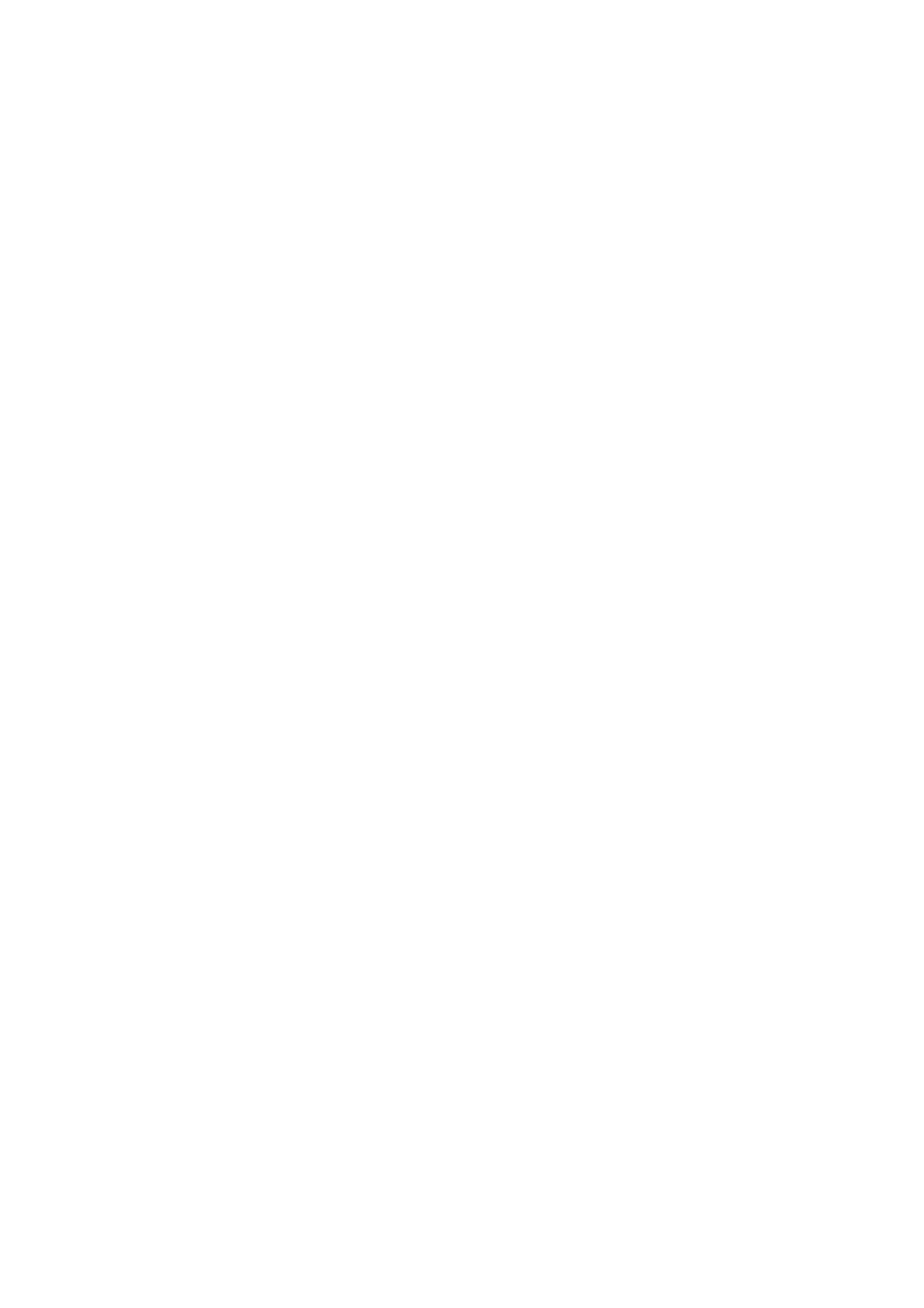# **Contents**

*\_\_\_\_\_\_\_\_\_\_\_\_\_\_\_\_\_\_\_\_\_\_\_\_\_\_\_\_\_\_\_\_\_\_\_\_\_\_\_\_\_\_\_\_\_\_\_\_\_\_\_\_\_\_\_\_\_\_\_\_\_\_\_\_\_\_\_\_\_\_\_\_\_\_\_\_\_\_\_\_\_\_\_\_\_\_\_\_\_\_\_\_\_\_\_\_\_\_\_\_\_\_\_\_\_\_\_\_\_\_\_\_\_\_\_\_\_\_\_\_\_\_\_\_\_\_\_\_\_\_\_\_\_\_\_*

| I Impact investing, a response to the lack of financing for social enterprises11     |
|--------------------------------------------------------------------------------------|
| 1.1. Lack of financing for organisations in the social and solidarity economy  11    |
| 1.2. An attractive development opportunity for the financial sector 13               |
|                                                                                      |
| 2.1. The role of Impact investing in financing the social and solidarity economy  15 |
|                                                                                      |
|                                                                                      |
|                                                                                      |
| 2.5. France: players involved and instruments used in impact investing  22           |
|                                                                                      |
| 3.1. An inadequate intermediation mechanism between supply (investors) and demand    |
| 3.2. A lack of recognised evaluation tools for improving data transparency29         |
| 3.3. Removing regulatory constraints to promote social investment 30                 |
|                                                                                      |
|                                                                                      |
|                                                                                      |
|                                                                                      |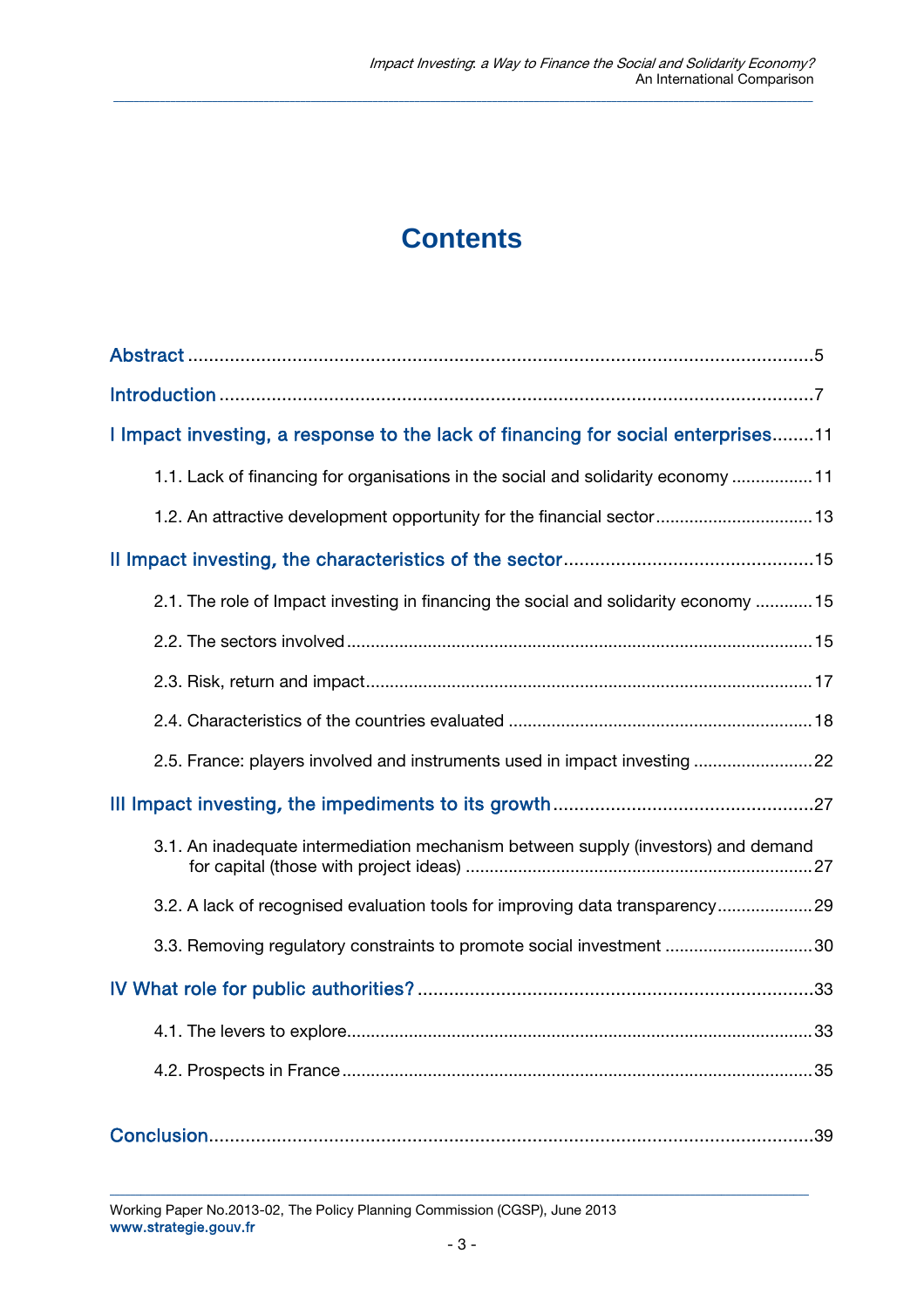| <b>Appendix 1</b>                                         |  |
|-----------------------------------------------------------|--|
|                                                           |  |
| <b>Appendix 2</b>                                         |  |
| Participants in the discussion forums on impact investing |  |
|                                                           |  |
|                                                           |  |

*\_\_\_\_\_\_\_\_\_\_\_\_\_\_\_\_\_\_\_\_\_\_\_\_\_\_\_\_\_\_\_\_\_\_\_\_\_\_\_\_\_\_\_\_\_\_\_\_\_\_\_\_\_\_\_\_\_\_\_\_\_\_\_\_\_\_\_\_\_\_\_\_\_\_\_\_\_\_\_\_\_\_\_\_\_\_\_\_\_\_\_\_\_\_\_\_\_\_\_\_\_\_\_\_\_\_\_\_\_\_\_\_\_\_\_\_\_\_\_\_\_\_\_\_\_\_\_\_\_\_\_\_\_\_\_*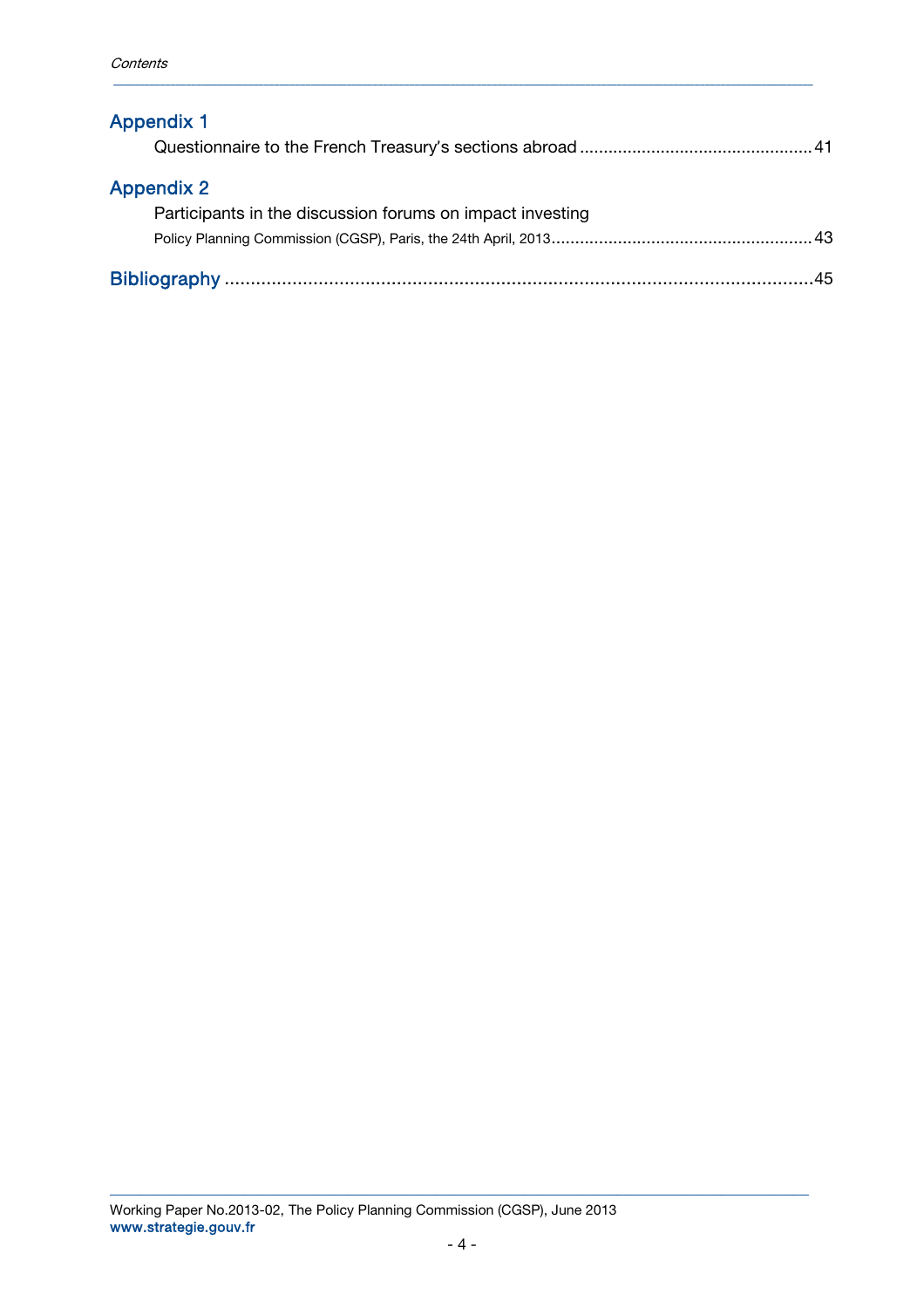# Impact Investing: a Way to Finance the Social and Solidarity Economy? An International Comparison

*\_\_\_\_\_\_\_\_\_\_\_\_\_\_\_\_\_\_\_\_\_\_\_\_\_\_\_\_\_\_\_\_\_\_\_\_\_\_\_\_\_\_\_\_\_\_\_\_\_\_\_\_\_\_\_\_\_\_\_\_\_\_\_\_\_\_\_\_\_\_\_\_\_\_\_\_\_\_\_\_\_\_\_\_\_\_\_\_\_\_\_\_\_\_\_\_\_\_\_\_\_\_\_\_\_\_\_\_\_\_\_\_\_\_\_\_\_\_\_\_\_\_\_\_\_\_\_\_\_\_\_\_\_\_\_*

Camille Guézennec Guillaume Malochet

### **Abstract**

Two specific trends are currently at play in the social and solidarity economy: the development of an entrepreneurial spirit with a growing number of social enterprises appearing alongside the traditional non-profit making organisations, and a greater diversity in the sources of finance available for this sector, with the growing use of private capital.

This working paper, designed to fuel the debate and to promote discussion on how to finance the social and solidarity economy both in France and abroad, presents the results of an international comparison carried out on a new financing tool: impact investing. Impact investing differentiates itself from traditional financing, from philanthropy and even from "socially responsible" investment, by seeking investments that combine good financial return and social impact.

This paper highlights the situation of impact investing in thirteen countries and gives insights on the levers available to ease the constraints facing social enterprises seeking to gain access to private capital. It concludes with the various levers available to governments, particularly in France, to help develop this sector.

Keywords: Social and solidarity economy; social financing; social enterprises; social impact.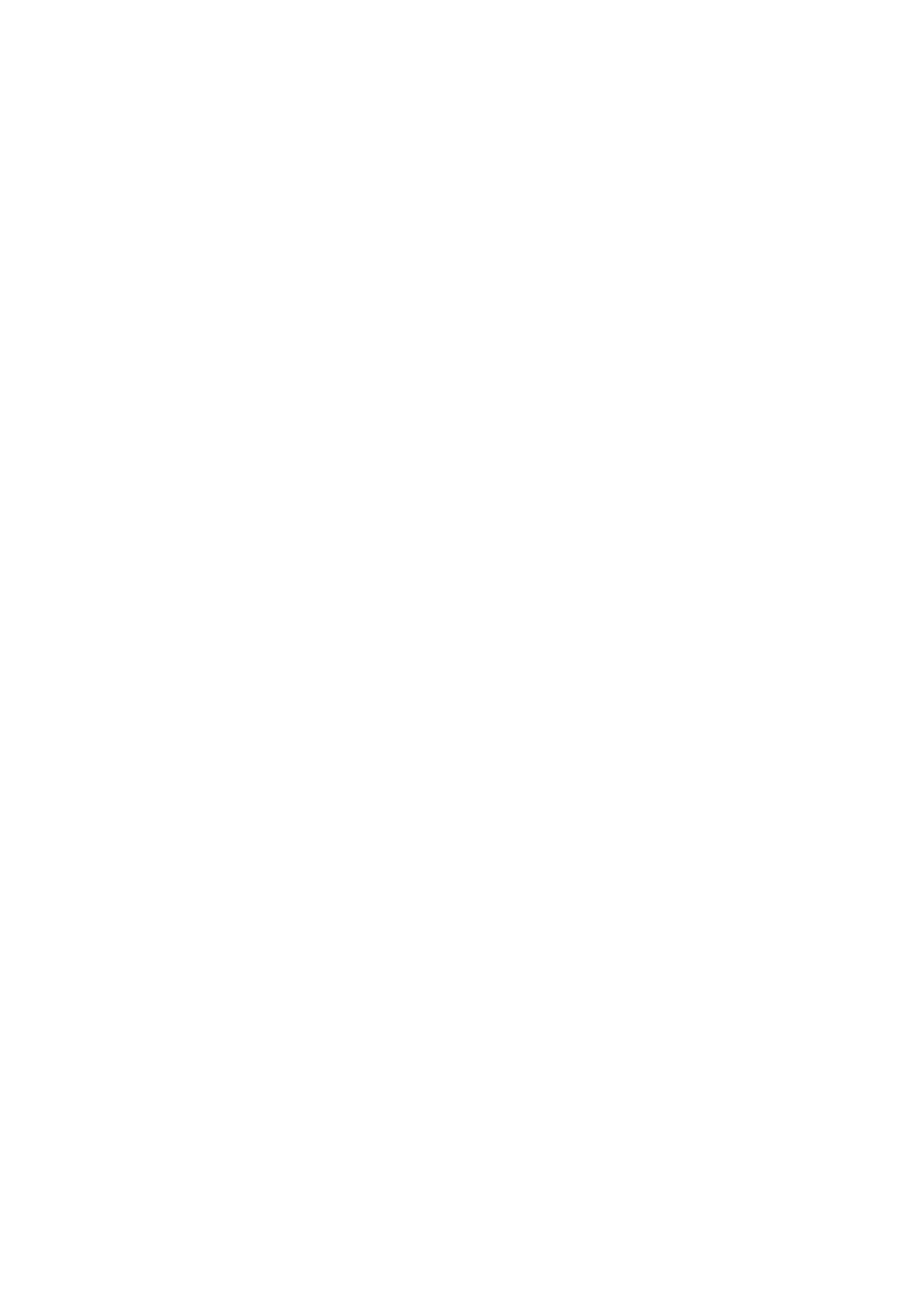# Impact Investing: a Way to Finance the Social and Solidarity Economy?

*\_\_\_\_\_\_\_\_\_\_\_\_\_\_\_\_\_\_\_\_\_\_\_\_\_\_\_\_\_\_\_\_\_\_\_\_\_\_\_\_\_\_\_\_\_\_\_\_\_\_\_\_\_\_\_\_\_\_\_\_\_\_\_\_\_\_\_\_\_\_\_\_\_\_\_\_\_\_\_\_\_\_\_\_\_\_\_\_\_\_\_\_\_\_\_\_\_\_\_\_\_\_\_\_\_\_\_\_\_\_\_\_\_\_\_\_\_\_\_\_\_\_\_\_\_\_\_\_\_\_\_\_\_\_\_*

An International Comparison

Camille Guézennec Guillaume Malochet<sup>1</sup>

# Introduction

 

The social and solidarity economy (SSE) has recently raised a growing interest, both in France and elsewhere in the world, from the authorities, the key players in the economy, and by the public at large. In France, two recent events reflect this: the creation of a delegate Ministry of Social and Solidarity Economy, reporting to the Finance and Economy Minister, and the establishment of the Banque publique d'investissement (Public Investment Bank) with a dedicated €500 million allocated to the social and solidarity economy.

Discussions about the future of the SSE focuses on the notions, the boundaries of which are not totally clear and often subject of debate, of solidarity economy, tertiary sector, social financing, responsible investment, the social enterprise, etc. The SSE sector is not new and is characterised by two clear trends - the development of an entrepreneurial spirit with an expanding number of social enterprises appearing alongside the traditional non-profit organisations (Chauffaut, Lensing-Hebben and Noya, 2013), and therefore a greater diversity in the sources of finance available for this sector.

Given this mix of players with very different status, and extremely diverse sources for financing, this working paper has tried to focus on the financing the SSE looking at a rather new tool: impact investing (see box 1).

#### Box 1

#### The notion of impact investing

The term impact investing was used for the first time in 2007, during a meeting organised in the United States by the Rockefeller Foundation (Bugg-Levine and Emerson, 2011). The aim here was to explore with the leaders in traditional finance, in the development sector and in

<sup>1</sup> Camille GUÉZENNEC, Policy Analyst at the Labour and Employment Department (camille.guezennec@strategie.gouv.fr) and Guillaume MALOCHET, Policy Analyst at the Social Issues Department (guillaume.malochet@strategie.gouv.fr), Commissariat général à la stratégie et à la prospective, The Policy Planning Commission (CGSP).

This survey was launched in collaboration with Caroline LENSING HEBBEN, at that time Policy Analyst at the Social Issues Department at the Centre d'analyse stratégique.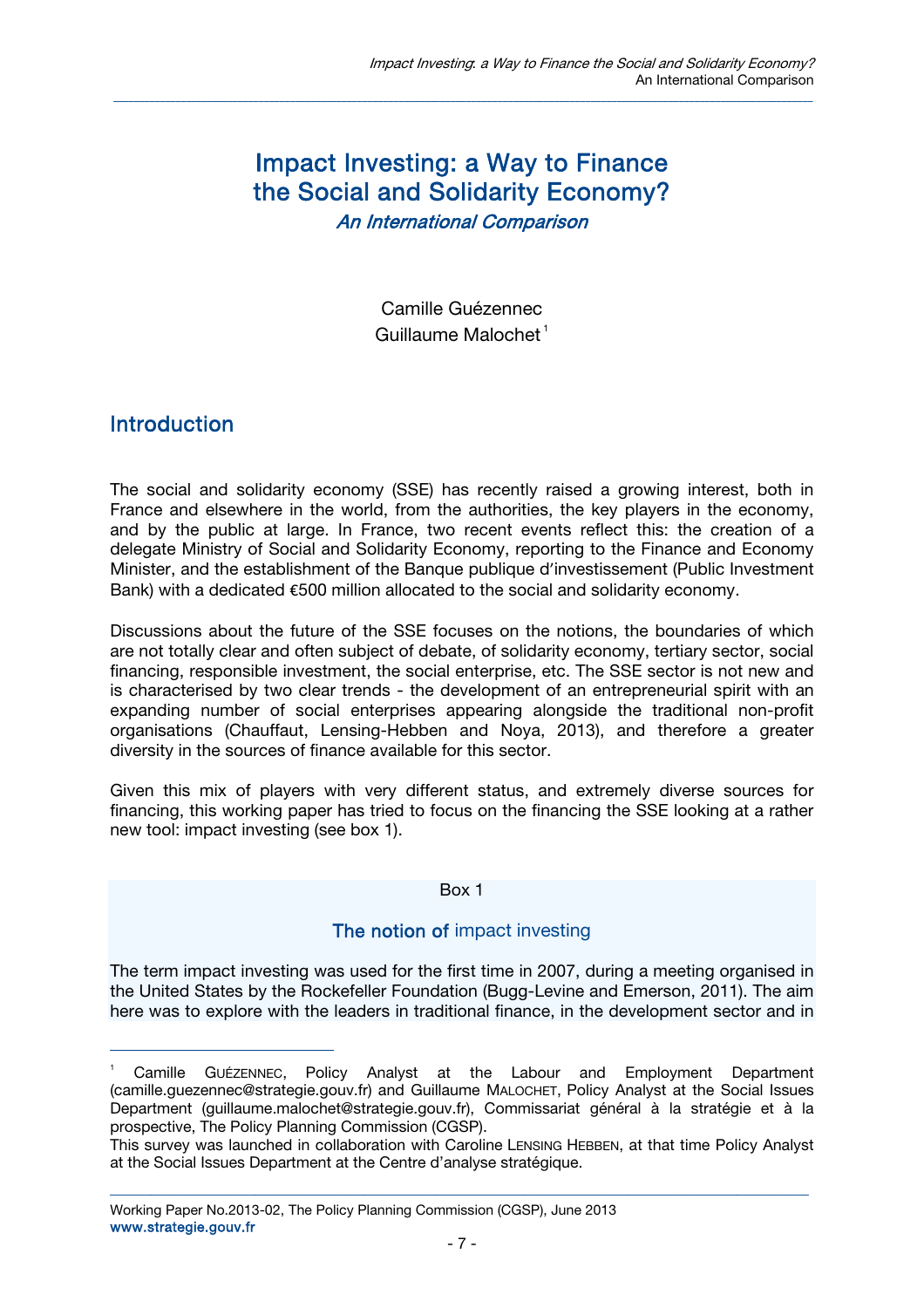the world of philanthropy, the possibility of creating a global financing sector which could have both an environmental and a social impact. This first meeting, which was followed by a second in 2008, saw the Rockefeller Foundation launching a \$38 million investment programme, entitled "Impact investing Initiative". Since then, the term has gained increasing acceptance on both sides of the Atlantic, particularly since the publication by JP Morgan of a document (2010) which made impact investing a separate class of financial assets.

*\_\_\_\_\_\_\_\_\_\_\_\_\_\_\_\_\_\_\_\_\_\_\_\_\_\_\_\_\_\_\_\_\_\_\_\_\_\_\_\_\_\_\_\_\_\_\_\_\_\_\_\_\_\_\_\_\_\_\_\_\_\_\_\_\_\_\_\_\_\_\_\_\_\_\_\_\_\_\_\_\_\_\_\_\_\_\_\_\_\_\_\_\_\_\_\_\_\_\_\_\_\_\_\_\_\_\_\_\_\_\_\_\_\_\_\_\_\_\_\_\_\_\_\_\_\_\_\_\_\_\_\_\_\_\_*

The term defines those investments which seek to have a good financial return and at the same time a social impact (the so-called "double bottom-line"), as much in the OECD countries as in development aid projects. Thus, impact investing differentiates itself both from those investments that seek simply a social impact (philanthropy) and from those that are solely looking for financial returns. Impact investing also seeks to differentiate itself, in principle, from the so-called "socially responsible" investments (SRI), used for financing quoted companies using criteria that reflect the environment, the social dimension and corporate governance (the 'ESG' criteria).

Although "social" or "responsible" finance remains a niche sector compared with traditional finance (KPMG and ALFI, 2012), investors are increasingly seeking to position themselves in this market. Thus, in the context of the current economic and financial crisis, SRIs grow on average more rapidly than other types of investments: at BNP Paribas, for example, they grew by 26% in 2012.<sup>2</sup> In the same way, in 2011, 25% of philanthropic investors were seeking also a financial return, compared with only 10% the previous year. $3$  Finally, solidarity financing<sup>4</sup> grew by 16.5% in France between 2011 and 2012 (Finansol-*La Croix*, 2013). $^{\mathrm{5}}$ 

According to some estimations, the impact investing sector could represent a capitalisation of more than \$500 billion in the next few years (Monitor Institute, 2009). And KPMG Luxembourg believes that the 1775 responsible investment funds in Europe (including impact investments) would represent a total investment of €238 billion, whereas the view of Eurosif is that the total impact funds invested in Europe would be  $\epsilon$ 8.75 billion. Such divergent estimations clearly demonstrate that no definitive definition yet exists of what constitutes impact investing. Thus a lot can be gained by more clearly defining the concept.

At the request of the Centre d'analyse stratégique, which wished to have a better understanding of Impact investing, the French Treasury sent out a standard questionnaire (see Appendix 1) at the end of 2012 to some thirteen of its sections abroad. The latter were selected either for their cultural and institutional similarity with France (question of transferability), or because there was an a priori belief that they were fairly well advanced in impact investing (innovative initiatives):

- within the European Union: Germany, Luxembourg, the Netherlands, the United Kingdom and Sweden;

 

 $2$  Presentation by F. Villeroy de Galhau, Deputy Director General, BNP Paribas, at the "Impact2" conference on  $3<sup>rd</sup>$  April, 2013.

<sup>&</sup>lt;sup>3</sup> Results of a sector survey by the EVPA (European Venture Philanthropy Association), available at:http://evpa.eu.com/wp-content/uploads/2010/09/Another-year-of-growth-and-increased-

sophistication-for-the-European-Venture-Philanthropy-and-Social-Investment-sector-.pdf

<sup>&</sup>lt;sup>4</sup> According to Finansol's website, "Solidarity financing brings together savers who wish to give some sense to their money and the companies that have a strong social and environmental element in their activities which are thus financed through solidarity savings products."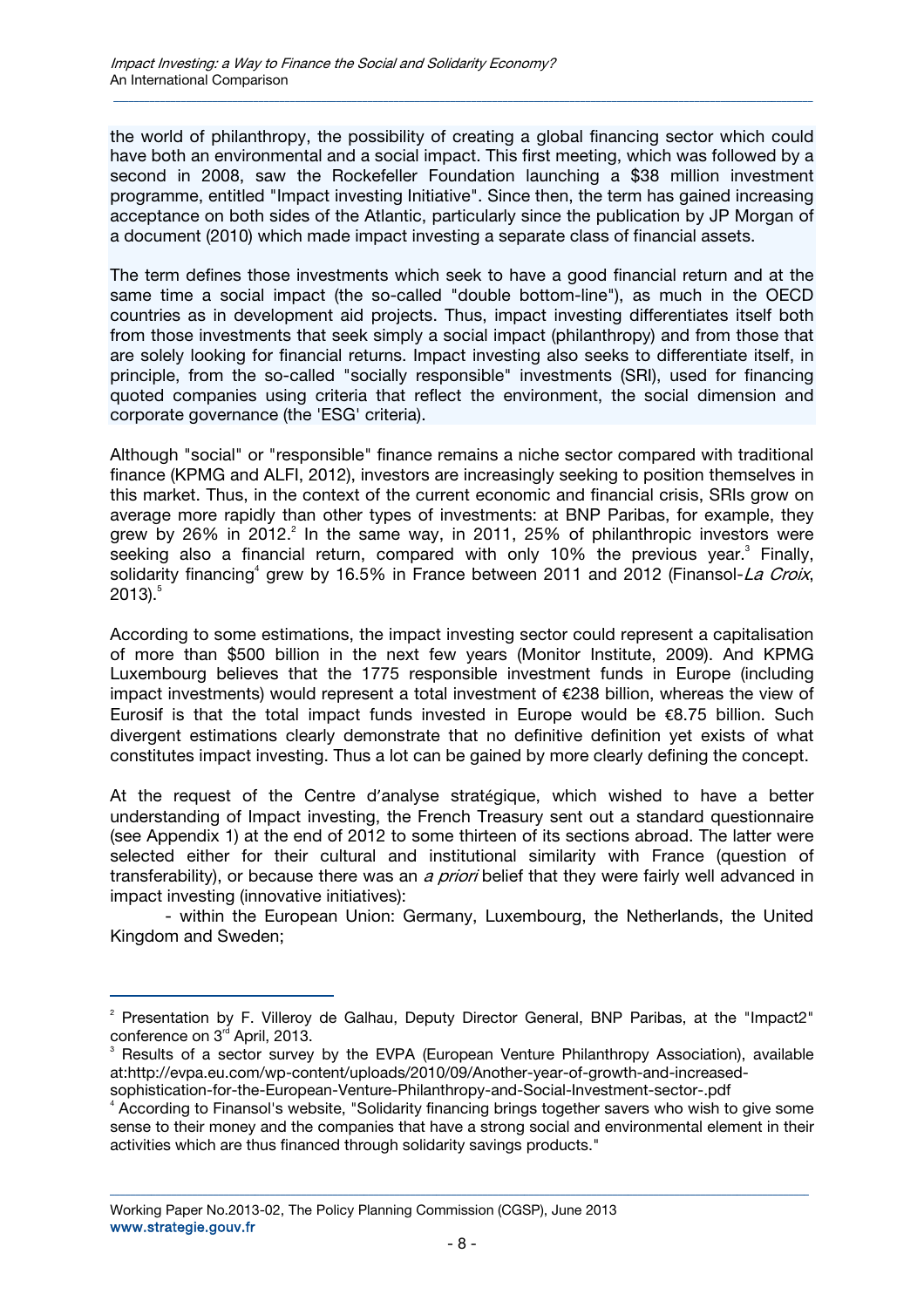- outside the European Union: China (Shanghai), Korea, the United States, Hong Kong, India, Japan, Singapore and Switzerland.

*\_\_\_\_\_\_\_\_\_\_\_\_\_\_\_\_\_\_\_\_\_\_\_\_\_\_\_\_\_\_\_\_\_\_\_\_\_\_\_\_\_\_\_\_\_\_\_\_\_\_\_\_\_\_\_\_\_\_\_\_\_\_\_\_\_\_\_\_\_\_\_\_\_\_\_\_\_\_\_\_\_\_\_\_\_\_\_\_\_\_\_\_\_\_\_\_\_\_\_\_\_\_\_\_\_\_\_\_\_\_\_\_\_\_\_\_\_\_\_\_\_\_\_\_\_\_\_\_\_\_\_\_\_\_\_*

Each economic mission could decide on what means it would use to respond to the questionnaire; therefore, the resources used were extremely variable: review of existing literature, extraction from publicly available databases and/or interviewing the stakeholders from some key players in the sector.

In order to cast the net as widely as possible and gather a maximum of information from each country, the terms 'social enterprise, 'social investment' and 'impact investing' were not given an upfront definition. However, it was suggested that it would be helpful to provide certain elements of historical interest concerning the sector (the pioneering companies, growth figures, etc.).

The questionnaire aimed to collect information concerning the following:

- the main mechanisms used for financing social enterprises in the development phase (by taking a capital stake);
- the fundamental characteristics of social investment funds;
- the schematic of how social enterprises get access to risk capital;
- the volume of impact investing;
- their targets:
- what is specifically at stake for social enterprises and what financing needs have been left unsatisfied.

This working paper presents a summary of the main trends which appear from the international comparison carried out by the Treasury $^6$  and relies heavily on the results of two seminars organised in April 2013 by the Commissariat général à la stratégie et à la prospective (the new Policy Planning Commission)<sup>7</sup> with the key players involved in the financing of the French social and solidarity economy (see Appendix 2 for the list of participants). It draws lessons, in particular concerning the prospects for developing impact investing in France.

 

<sup>6</sup> See also Direction générale du Trésor (2012).

 $7 \text{ CGSP}$ , which replaced the Centre d'analyse stratégique by a decree dated 22<sup>nd</sup> April, 2013.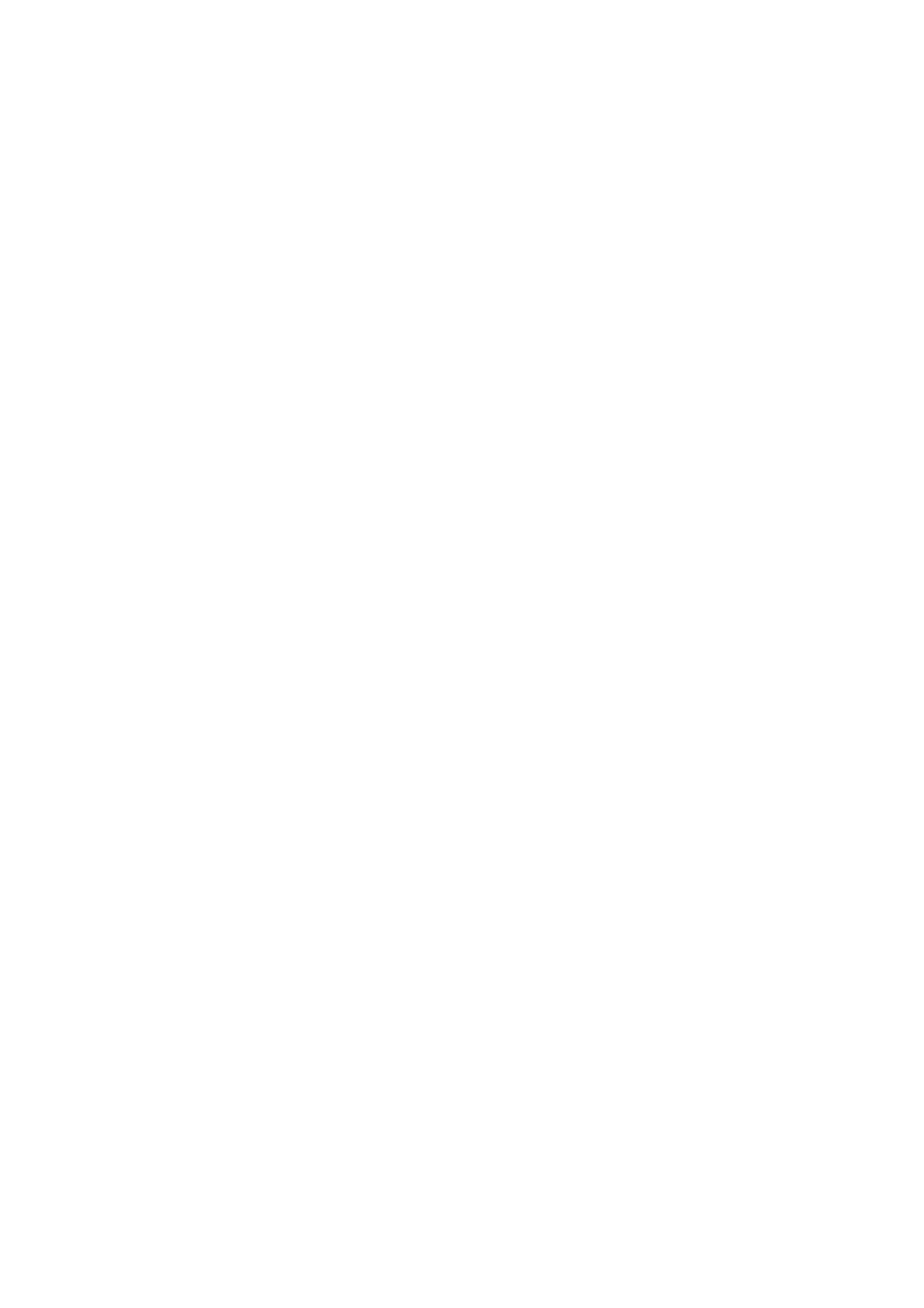# I Impact investing, a response to the lack of financing for social enterprises

In almost all the countries surveyed, two factors are advanced to explain why both economic and political players are interested in impact investing. First, the difficulties that the SSE sector has in gaining access to traditional private funding when trying to launch their activities, and secondly, the rapid growth in the number of such organisations, which clearly offers a potentially attractive opportunity for the financial sector.

*\_\_\_\_\_\_\_\_\_\_\_\_\_\_\_\_\_\_\_\_\_\_\_\_\_\_\_\_\_\_\_\_\_\_\_\_\_\_\_\_\_\_\_\_\_\_\_\_\_\_\_\_\_\_\_\_\_\_\_\_\_\_\_\_\_\_\_\_\_\_\_\_\_\_\_\_\_\_\_\_\_\_\_\_\_\_\_\_\_\_\_\_\_\_\_\_\_\_\_\_\_\_\_\_\_\_\_\_\_\_\_\_\_\_\_\_\_\_\_\_\_\_\_\_\_\_\_\_\_\_\_\_\_\_\_*

#### 1.1. A lack of financing for organisations in the social and solidarity economy

Government subsidies, philanthropy and the support of rich individuals acting as business angels are the principal sources of financing for the SSE sector cited by all countries surveyed.

Due to the SSE growth and the need for the OECD countries to reduce their deficits, access to private capital is also necessary for these organisations to continue their development and, for those that wish, to be able to "scale up" in a sustainable manner.

On the other hand, given the very diverse structures that comprise the SSE, all of them are not necessarily willing or able to receiving the classic private funding. The weight of the impact investing market is also very different from one country to another depending on the structure of the SSE. In particular, the levels of importance of associations compared with the business framework, different from one country to another, can have a significant effect on the growth prospects for impact investing.

#### Box 2

#### The social and solidarity economy in France

Traditionally, the social and solidarity economy comprises "a collection of enterprises organised as cooperatives, friendly societies, associations or foundations, whose internal organisation and activities are based on the principles of solidarity and of being useful to society. Such enterprises use a democratic and participative form of management. The use of any profits is strictly controlled - personal gain is outlawed and any surplus is reinvested. In general their financial resources include a share of public money. In 2010, the SSE sector employed some 2.34 million people in France, about 10% of the working population. The largest numbers are involved in social activities, in finance and insurance, in training and in health<sup>8</sup>."

In parallel, during the past twenty years, a number of profit-making companies have flourished under the banner of 'social entrepreneurship' (Barthélémy, Keller, Lensing-Hebben and Slitine, 2013) with their principal activities being in the social and environmental sectors.

 

<sup>&</sup>lt;sup>8</sup> See www.economie.gouv.fr/cedef/economie-sociale-et-solidaire.

Working Paper No.2013-02, The Policy Planning Commission (CGSP), June 2013 www.strategie.gouv.fr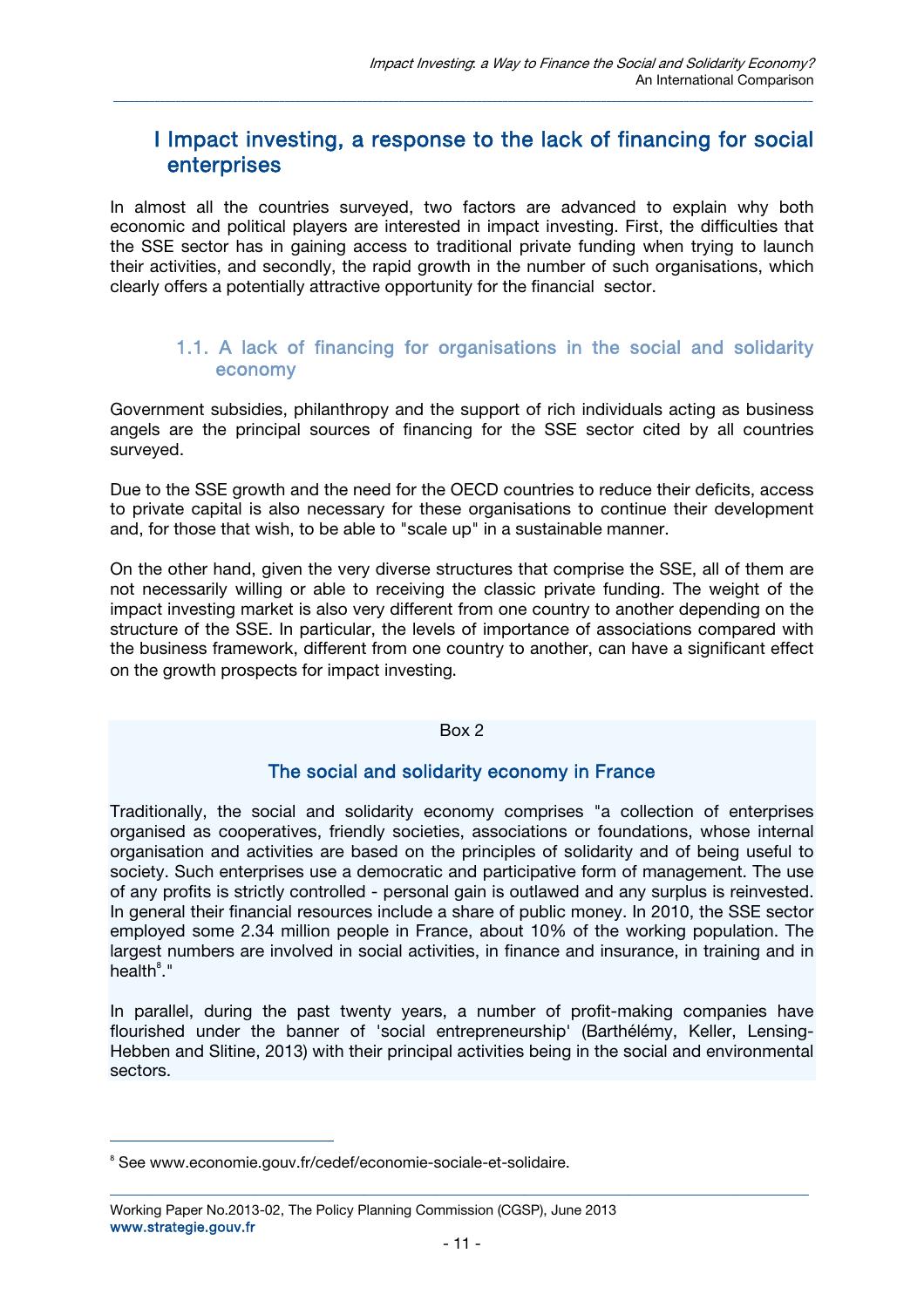SSE organisations obtain access to private capital either by debt funding (bank loans) or by an increase in their equity capital (notably by opening their capital to the investment market).

*\_\_\_\_\_\_\_\_\_\_\_\_\_\_\_\_\_\_\_\_\_\_\_\_\_\_\_\_\_\_\_\_\_\_\_\_\_\_\_\_\_\_\_\_\_\_\_\_\_\_\_\_\_\_\_\_\_\_\_\_\_\_\_\_\_\_\_\_\_\_\_\_\_\_\_\_\_\_\_\_\_\_\_\_\_\_\_\_\_\_\_\_\_\_\_\_\_\_\_\_\_\_\_\_\_\_\_\_\_\_\_\_\_\_\_\_\_\_\_\_\_\_\_\_\_\_\_\_\_\_\_\_\_\_\_*

In general, SSE organisations have difficulty in obtaining private financing. Access to institutional funding, such as pension funds, is marginal and even more limited for private banks and risk capital. Such a situation is largely explained by the fact that these financial instruments have never been designed for organisations with the aims, size, form of governance and legal status that are peculiar to this sector.

In addition, the perception of high risk associated with social projects is enough to deter potential investors whose aversion to risk has been significantly reinforced by the 2008/2009 financial crisis. Such a perception can be explained by both the very nature of the activities in the SSE sector, aimed at the most vulnerable and least solvent section of society, and by the ignorance of potential investors concerning the sector. Thus, in the eyes of the classical investor, there is a lack of credibility, a lack of conviction in the projects' viability, and very often a lack of guarantees.

In addition, these organisations are paradoxically asked to present high return prospects. Investors are looking for returns of about 15-20%, whereas the return on investment for a typical social enterprise is around 0 to 5% $^{\circ}$  (see below).

Moreover, size is a third element explaining the difficulty in accessing private funding, as structures in the sector tend to be on the small to medium side. The initial funding requirements for such organisations are often considered too small and therefore too costly to be interesting for the classic private investment funds.

Finally, the legal status of SSE organisations can also be a curb on accessing private funding, when such status excludes the possibility of remunerating the investors. This is notably the case in France for cooperative societies whose social shares are not re-valued. When an external investor sells its shares, they are sold to the company at their nominal value, which can certainly be a deterrent for any potential investor.

But the difficulties are not all to be found in the nature of the SSE organisations. They are often to be found at start-up time when financing is seen to be confronted with high risk and projects of limited size. A recent survey among social enterprises in India highlights the fact that the difficulty in accessing funding varies according to the state of development of the company and tends to decline once that initial start-up phase has been achieved<sup>10</sup>.

 

<sup>&</sup>lt;sup>9</sup> See Direction générale du Trésor, *op. cit.*, contribution from the economic section in Stockholm, Sweden.

<sup>&</sup>lt;sup>10</sup> See Direction générale du Trésor, *op. cit.*, contribution from the regional section in New Delhi, India. Companies in the first phase of their activity (less than 2 years) have the most difficulty (50% claim to be unable to obtain external funding). At the other end of the scale, enterprises with more than a five year-experience also have great difficulty in bringing in outside finance (82% of those interviewed). Constraints seem to be less acute for those companies in the second phase of their development (two to five years), thanks to a better match of the supply and the demand (favoured targets for solidarity risk capital). Nevertheless, more than a third of these encounter recurrent difficulties in obtaining finance.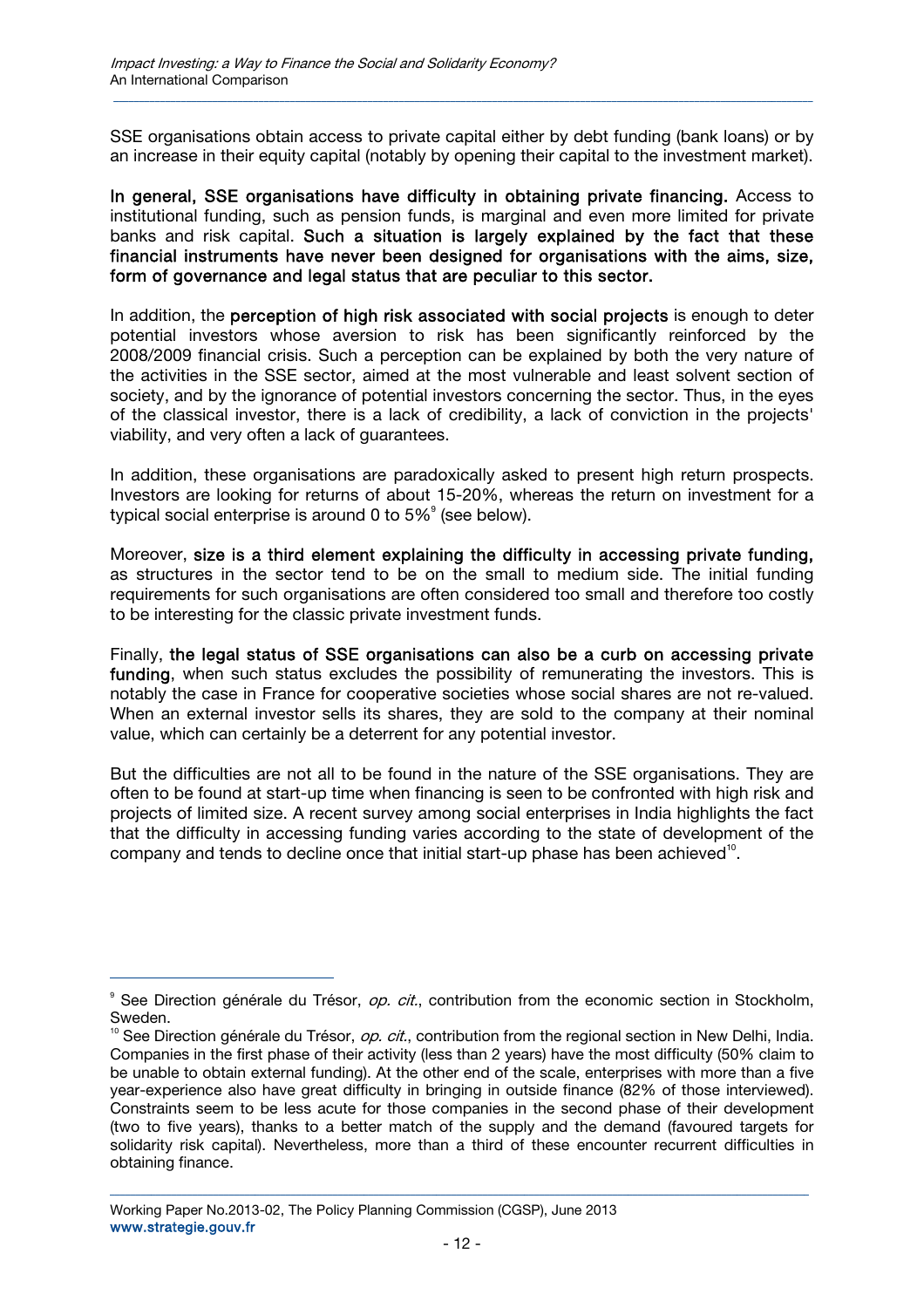#### 1.2. An attractive development opportunity for the financial sector

*\_\_\_\_\_\_\_\_\_\_\_\_\_\_\_\_\_\_\_\_\_\_\_\_\_\_\_\_\_\_\_\_\_\_\_\_\_\_\_\_\_\_\_\_\_\_\_\_\_\_\_\_\_\_\_\_\_\_\_\_\_\_\_\_\_\_\_\_\_\_\_\_\_\_\_\_\_\_\_\_\_\_\_\_\_\_\_\_\_\_\_\_\_\_\_\_\_\_\_\_\_\_\_\_\_\_\_\_\_\_\_\_\_\_\_\_\_\_\_\_\_\_\_\_\_\_\_\_\_\_\_\_\_\_\_*

Despite the obstacles mentioned above, the rapid growth in the number of these enterprises represents a potentially attractive market for investors. In the United Kingdom, the total turn-over of the top 100 social enterprises contained in the SE 100 index (which covers some 365 social enterprises) was £319.4 million in 2012, following £172.7 million in 2011<sup>11</sup>, an 85% growth.

From this point of view, it is significant that all the financial centres questioned during the survey (Luxembourg, the United Kingdom, Hong Kong and Switzerland) underlined that, over and above the response to a growing need, support for impact investing is also seen as a positive attribute. In Luxembourg where "there is little need domestically for social actions", impact investing is seen as a new financial instrument which "generates profits thus adding to the attractiveness of the financial marketplace in Luxembourg". The Luxembourg market for Impact investing (coupled with that for the SRI sector) is already some €30 billion of managed assets, with a potential estimated by the firm PwC at €58 billion $12$ .

At this stage though, it is difficult to present a clear and exhaustive picture of this relatively recent sector as long as its definition remains insufficiently clear.

#### Box 3

#### The boundaries of impact investing, a challenge for soft power

The success of the term might lead one to believe that it could become the encompassing term for all the various segments and instruments for social and environmental investment. From this perspective, the fact that the term was born in the Unites States is not without significance, the institutional and social context in each country having its own particular influence on the meaning of the term.<sup>13</sup> Therefore, one needs to be careful to ensure that the notion recognises the richness of the social and solidarity sector in Europe, the implantation of which is not something recent, a fact that is frequently forgotten. Thus, the latest report from the Rockefeller Foundation on impact investing throughout the world (Rockefeller Foundation, 2012) only recognised \$49 million funds invested in Europe, which is clearly a significant underestimate. For example, in France, solidarity financing, which showed an amount outstanding of more €1 billion euros in 2012, would appear to be a front-runner in impact investing.<sup>14</sup> Elsewhere in Europe there are equally several dozen social banks, among which can be cited the BIB (Bank in Bistum Essen), GLS and Umweltbank in Germany and ASN bank and Triodos Bank in the Netherlands. And in Italy, one should note the richness of the social cooperatives and banks specialising in the third sector, with leaders such as Banca Etica and Banca Prossima.

 

<sup>11</sup> http://se100.net/2012-results-and-analysis/

<sup>&</sup>lt;sup>12</sup> See Direction générale du Trésor, *op. cit.*, contribution from the economic section in Luxembourg.<br><sup>13</sup> One should highlight the fact that it was the Rockefeller Foundation, the originator of the term,

which financed the JP Morgan report (*op. cit.*) as well as the Global Impact Investment Network. <sup>14</sup> Finansol-La Croix, op. cit.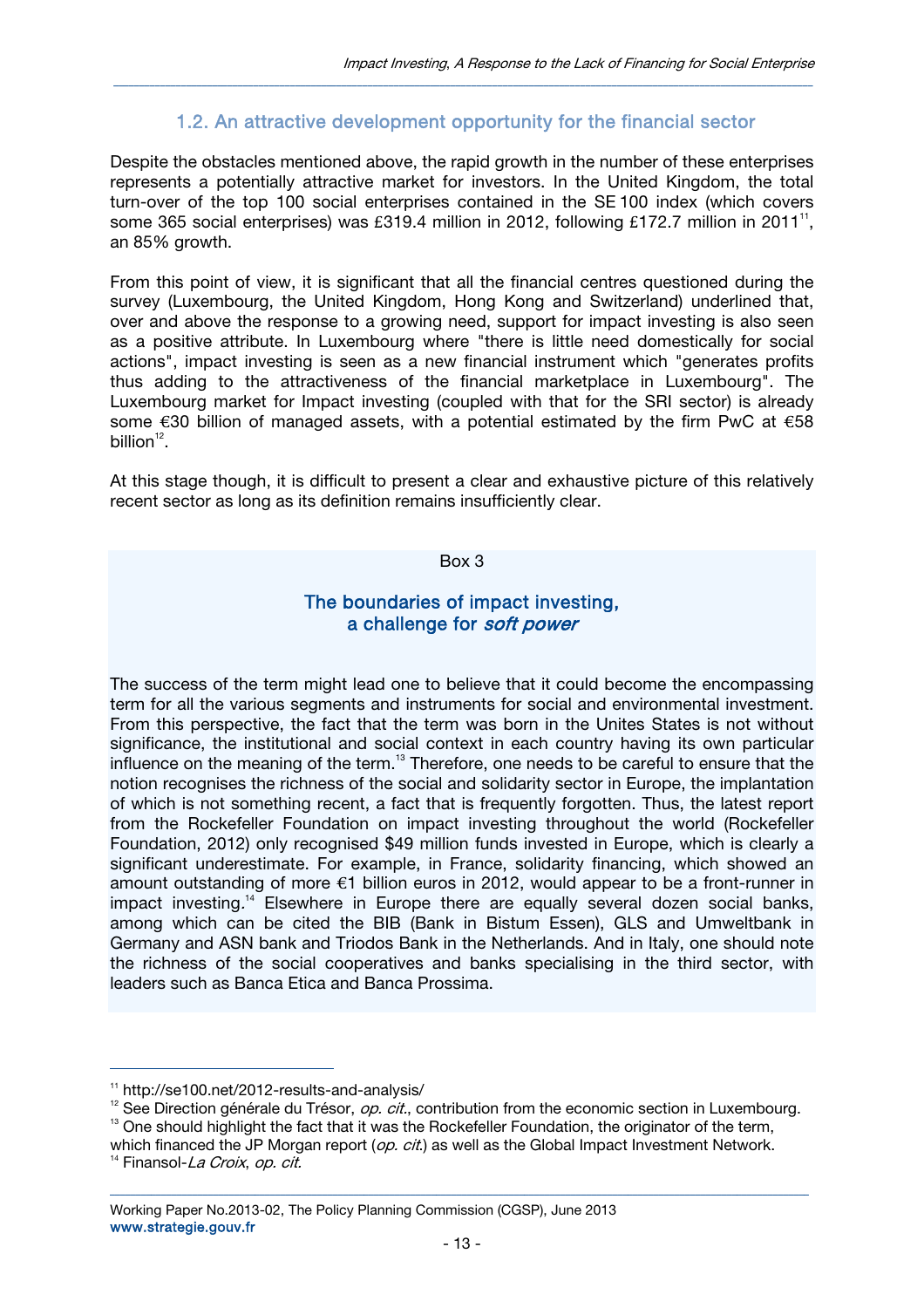On an international scale, work still needs to be done to obtain an inventory of the players, of the financial volumes at stake and the relevant regulations in place. This could be achieved by institutionalising an exchange forum and data sharing, rather like the Consultative Group to Assist the Poor and the Mix Market in microfinance<sup>15</sup>, which has enabled players around the world to have a common vocabulary and to share a common database. At a global level, this forum would publish, for example, a digest of the players in impact investing and a "Doing social business" guide. The OECD, which has already undertaken some work on the subject<sup>16</sup>, could take over the responsibility for implementation.

*\_\_\_\_\_\_\_\_\_\_\_\_\_\_\_\_\_\_\_\_\_\_\_\_\_\_\_\_\_\_\_\_\_\_\_\_\_\_\_\_\_\_\_\_\_\_\_\_\_\_\_\_\_\_\_\_\_\_\_\_\_\_\_\_\_\_\_\_\_\_\_\_\_\_\_\_\_\_\_\_\_\_\_\_\_\_\_\_\_\_\_\_\_\_\_\_\_\_\_\_\_\_\_\_\_\_\_\_\_\_\_\_\_\_\_\_\_\_\_\_\_\_\_\_\_\_\_\_\_\_\_\_\_\_\_*

 

<sup>&</sup>lt;sup>15</sup> On microcredit in Europe, see particularly Balkenhol and Guézennec (2013).<br><sup>16</sup> See the work of the LEED (Local Employment and Economic Development) programme and of the Department of Science and Technology.

Working Paper No.2013-02, The Policy Planning Commission (CGSP), June 2013 www.strategie.gouv.fr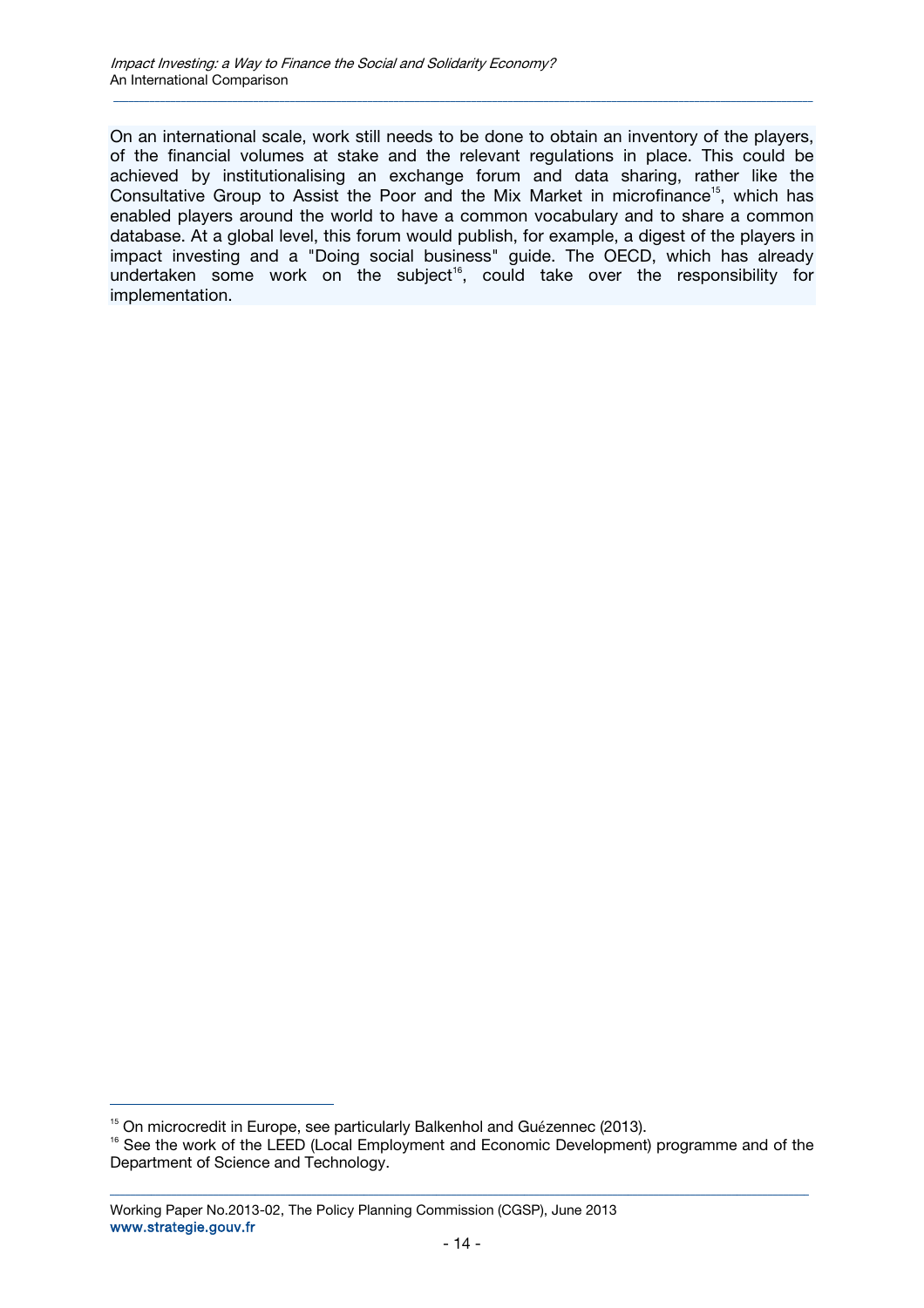# II impact investing, the characteristics of the sector

#### 2.1. The role of impact investing in financing the social and solidarity economy

Despite this great variety in the meaning of impact investing, one is nevertheless able to discern four common characteristics:

*\_\_\_\_\_\_\_\_\_\_\_\_\_\_\_\_\_\_\_\_\_\_\_\_\_\_\_\_\_\_\_\_\_\_\_\_\_\_\_\_\_\_\_\_\_\_\_\_\_\_\_\_\_\_\_\_\_\_\_\_\_\_\_\_\_\_\_\_\_\_\_\_\_\_\_\_\_\_\_\_\_\_\_\_\_\_\_\_\_\_\_\_\_\_\_\_\_\_\_\_\_\_\_\_\_\_\_\_\_\_\_\_\_\_\_\_\_\_\_\_\_\_\_\_\_\_\_\_\_\_\_\_\_\_\_*

- it is an investment in the real economy designed to support an activity with an explicit social dimension;
- it is generally in addition to other sources of finance, public or private (the so-called "hybrid" funding);
- as well as a financial return, it seeks a social "return" a social and environmental impact;
- it is generally medium to long term, the return being expected over several years (the so-called "patient" capital).

The combined search for a social impact and a financial return being the distinctive feature of impact investing, it would seem that two models co-exist. In continental Europe, the accent is first and foremost on the social impact, the financial requirements being allowed to follow. In the Anglo-Saxon world, impact investing is above all an investment subjected to a social impact constraint.

#### 2.2. The sectors involved

Four major "sector" types are involved in funding linked to impact investing. This is not a question of defining coherent economic sectors, but rather of describing groups that work according to a common logic.

The first group works towards the classic objective of social integration, funding organisations and companies working in areas such as access to housing, integration into the job market, training and health-related services as well as personal care services.

#### Box 4

#### Impact investing and employability

Of the thirteen countries surveyed, more than half mention professional and social integration among the favoured sectors for developing impact investing.<sup>17</sup> Interest in innovative financing schemes for employment is clearly something recent, driven by the economic context of the OECD countries where the fight against unemployment is a priority. Whereas only a few years ago the use of impact investing was almost exclusively directed towards developing countries, in Sweden today, for example, professional integration is increasingly using such funding. The funds invested are generally used for financing social enterprises, which provide the most vulnerable groups with employment, most often in the services and building sectors.

 

<sup>&</sup>lt;sup>17</sup> Germany, Korea, Hong Kong, India, the Netherlands, Sweden, Switzerland.

Working Paper No.2013-02, The Policy Planning Commission (CGSP), June 2013 www.strategie.gouv.fr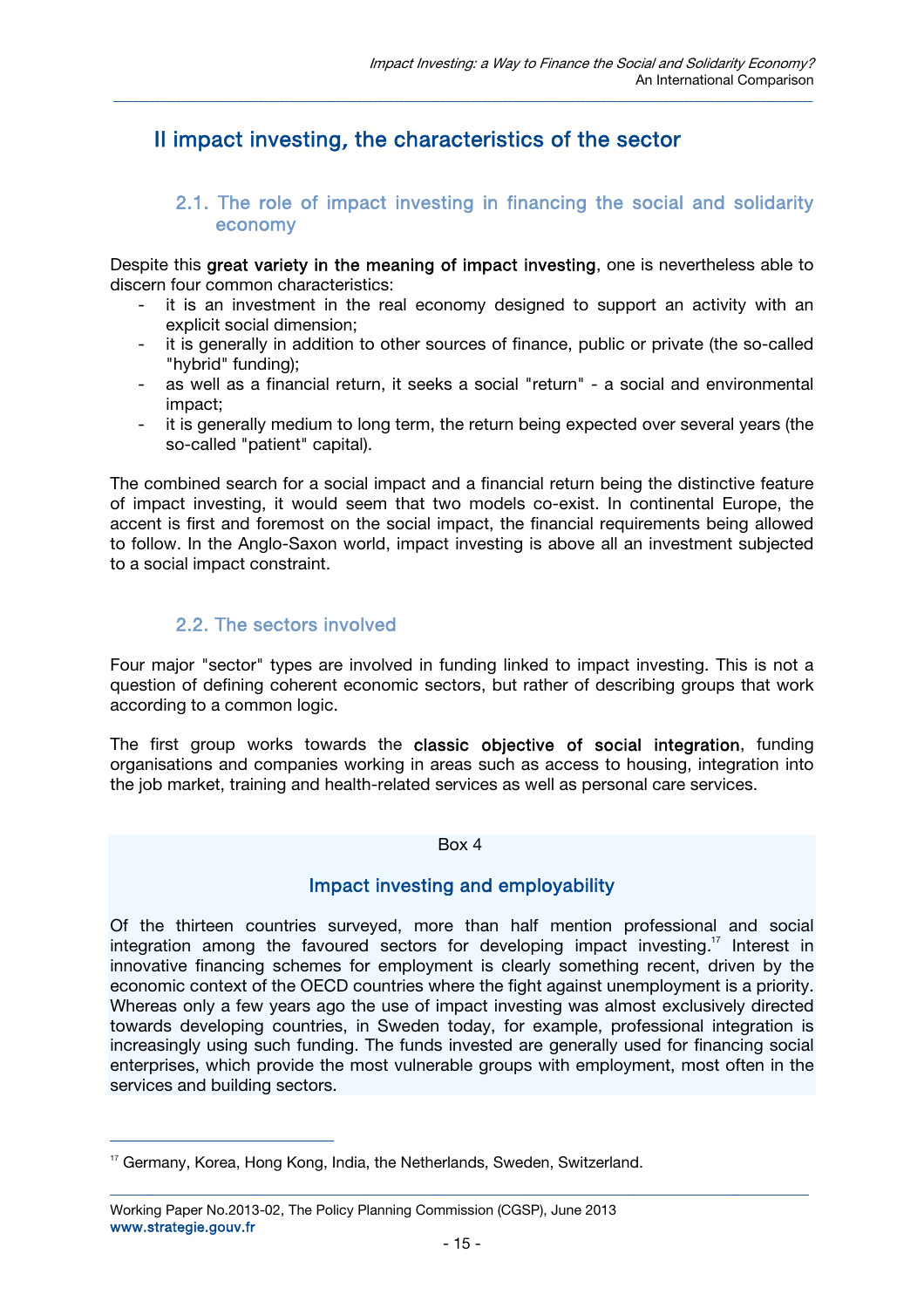In Korea, social companies are even authorised by the Employment Ministry and are required to focus on helping the long-term unemployed.

*\_\_\_\_\_\_\_\_\_\_\_\_\_\_\_\_\_\_\_\_\_\_\_\_\_\_\_\_\_\_\_\_\_\_\_\_\_\_\_\_\_\_\_\_\_\_\_\_\_\_\_\_\_\_\_\_\_\_\_\_\_\_\_\_\_\_\_\_\_\_\_\_\_\_\_\_\_\_\_\_\_\_\_\_\_\_\_\_\_\_\_\_\_\_\_\_\_\_\_\_\_\_\_\_\_\_\_\_\_\_\_\_\_\_\_\_\_\_\_\_\_\_\_\_\_\_\_\_\_\_\_\_\_\_\_*

Social and professional integration is also a major sector for impact investing in the United Kingdom. Several impact investing government programmes and funds are involved. Big Issue Invest has, for example, invested in Jamie Oliver's Fifteen Foundation, which offers professional training in the catering trade to young people from deprived backgrounds. The Social Entrepreneurs Fund from Bridge Ventures has provided £3.25 million of support to Teens & Toddlers, a programme which focuses on the social integration of the young. This area is also cited among the priority sectors for the new social investment bank.

Although the option of funding professional integration is frequently raised in the United States, impact investing in the USA is not primarily aimed at that sector. One should nevertheless point out that, since the JOBS Act (Jumpstart Our Business Start-ups) was passed on 5<sup>th</sup> April, 2012, it is now possible for private citizens to fund the creation of an enterprise by taking a share in the capital through crowdfunding (see box 6).

In France, the solidarity-based finance has funded 100,000 enterprises in eleven years $^{\text{18}}$ .

The second group concerns companies involved in the energy sector, for funding sustainable development projects. In Germany, the Canopus foundation is investing in social enterprises which operate in developing countries with the aim of providing lowincome families with access to renewable sources of energy. In China also, most of investments linked to impact investing are in enterprises and associations operating in the green economy: production and distribution of renewable energies, creation of instruments for a more efficient use of energy, waste management projects, etc.

The third sector is that of housing which, according to JP Morgan<sup>19</sup> will become the primary global sector for impact investing by 2020, with investments to be made ranging between \$214 and \$786 billion. In India, for example, affordable housing should represent a potential of around 25 million dwellings, for some \$280 billion of investment (Asia Development Bank, 2012).

The last group is differentiated by the fact that the funding is directed towards **development** aid projects that are in countries other than the one in which the impact investing funds are situated. Funding through micro financing has a large part to play here. This is the situation notably in the Netherlands, where more than two-thirds of social and solidarity funding goes to developing countries, in Singapore, which acts as a financial hub for the emerging countries in the region, and in Switzerland. India offers a mirror-image: investors in India finance also projects in other emerging countries (Latin America; West and East Africa; Southern Asia, other than India, i.e. countries such as Pakistan or Bangladesh).

 

 $18$  Finansol (2013), op. cit.

 $19$  JP Morgan (2010), op. cit.

Working Paper No.2013-02, The Policy Planning Commission (CGSP), June 2013 www.strategie.gouv.fr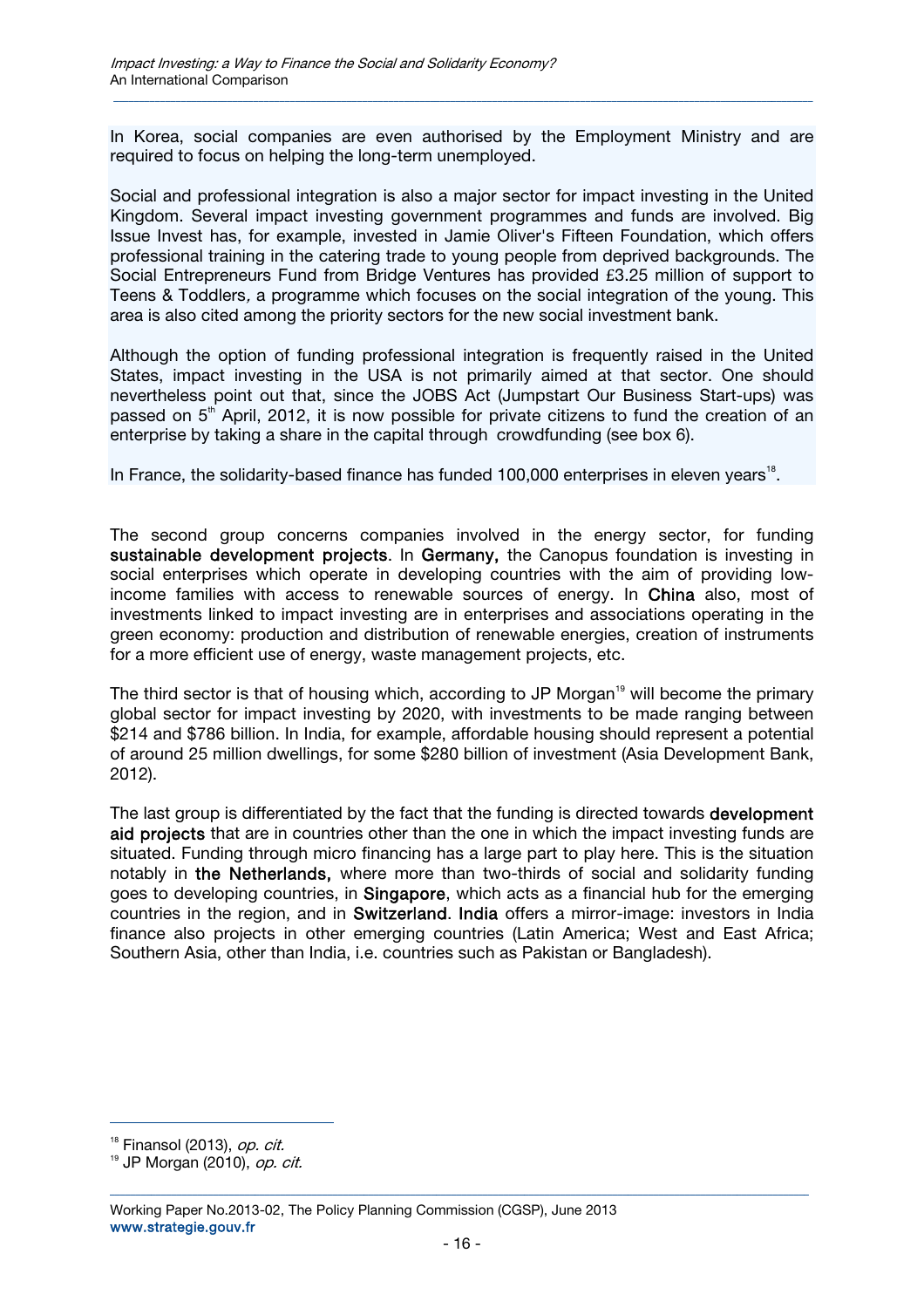## 2.3. Risk, return and impact

Whereas financial investors traditionally live in a two-dimensional world — risk and return impact investing adds a third dimension, that of social impact<sup>20</sup>. For traditional investors considering the prospects for impact investing, two key questions come to their mind:

*\_\_\_\_\_\_\_\_\_\_\_\_\_\_\_\_\_\_\_\_\_\_\_\_\_\_\_\_\_\_\_\_\_\_\_\_\_\_\_\_\_\_\_\_\_\_\_\_\_\_\_\_\_\_\_\_\_\_\_\_\_\_\_\_\_\_\_\_\_\_\_\_\_\_\_\_\_\_\_\_\_\_\_\_\_\_\_\_\_\_\_\_\_\_\_\_\_\_\_\_\_\_\_\_\_\_\_\_\_\_\_\_\_\_\_\_\_\_\_\_\_\_\_\_\_\_\_\_\_\_\_\_\_\_\_*

- is it necessary to make trade-offs between impact and return?
- are impact investments more risky?

There is no unequivocal answer to these questions, which need to be addressed on a case by case basis. And given the recent nature of such structures, there is a serious lack of information to give an overall response to such legitimate questions. According to the information gathered by the economic sections of the French Treasury abroad, the expected rates of return range from 0 to 10-15%, with the notable exception of the United States, where certain investment funds expect returns of up to 25%. And, as it is the case with any investment, the higher the perceived risk, the higher the rate of return demanded by the investors.

In Hong Kong, for example, the projects with the highest expected returns - around 10%, involve the housing, environment and personal care service sectors. In Luxembourg, investments are often long-term arrangements by institutional investors or pension funds looking for diversification of the risks in their portfolios. The average return for funds linked to micro finance fluctuates around 5 to 6% because the default rate is extremely low.

In China, according to the *Report on Impact Investing in China* published in November 2012 by the China Impact Fund and New Ventures China, the returns expected by capital in the same community materials in the same vein, in the United States, such funds investment funds is a minimum of  $15\%$ <sup>21</sup>. In the same vein, in the United States, such funds demand a rather high remuneration when they enter into the company's capital. They take greater risks as shareholders than they would when acting as lenders (in case of bankruptcy, losses are generally taken by the shareholders in the first instance).

Despite such great diversity, a few major principles should guide the investors' thinking when faced with problematic issues involving investing for impact.

#### $\checkmark$  Post a minimum rate of return on the investment as an objective

The prospect of a social impact is necessary but not sufficient for non-philanthropic investors who are seeking a tangible monetary return.

One needs therefore to be able to set a minimum rate of return on the investment. The realistic return for the sector ranges from a simple preservation of one's capital outlay up to a return of about 2 to 3% (which corresponds for example to the ROR<sup>22</sup> from the investment company France Active). Thus, within the American investment fund, Acumen Fund, created ten years ago, only eight out of seventy investment projects showed an annual rate of return of around 6%.

\_\_\_\_\_\_\_\_\_\_\_\_\_\_\_\_\_\_\_\_\_\_\_\_\_\_\_\_\_\_\_\_\_\_\_\_\_\_\_\_\_\_\_\_\_\_\_\_\_\_\_\_\_\_\_\_\_\_\_\_\_\_\_\_\_\_\_\_\_\_\_\_\_\_\_\_\_\_\_\_\_\_\_\_\_\_\_\_\_\_\_\_\_\_\_\_\_\_\_\_\_\_\_\_\_\_\_\_\_\_\_\_\_\_\_\_\_\_\_\_\_\_\_\_\_\_\_\_\_\_\_\_\_\_\_ 

 

<sup>&</sup>lt;sup>20</sup> Presentation by E. de Lutzel, Vice-President Social Business, BNP Paribas, annual symposium « Épargne sans frontière » ("Savings without Borders"), 16<sup>th</sup> April, 2013, Paris.<br><sup>21</sup> Private equity describes the activity of financial institutions or investment funds when investing

either in capital or in equity in non-quoted companies.

<sup>&</sup>lt;sup>22</sup> Rate of return on investment.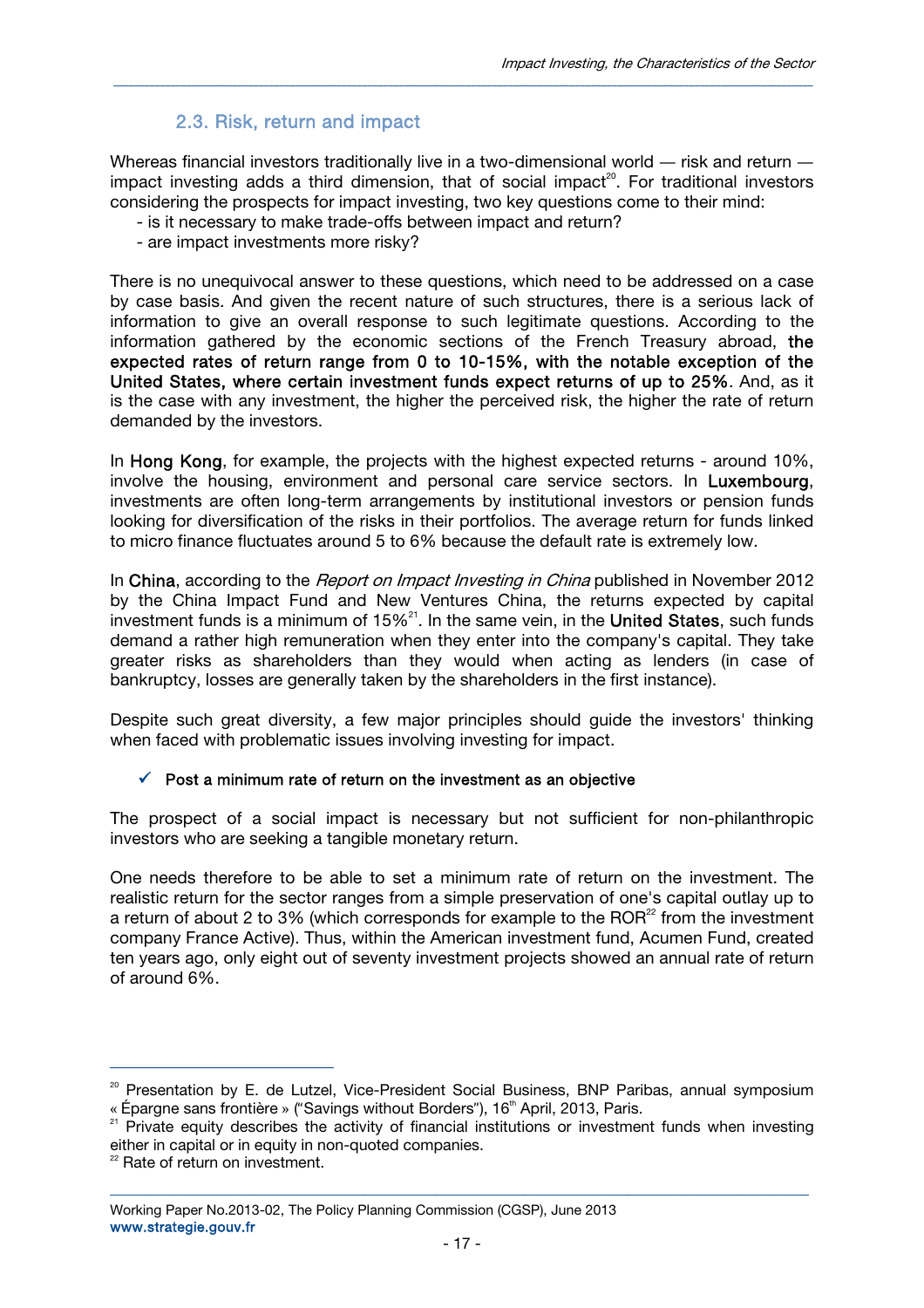Whether the return is attractive or not depends also on the general financial situation and the average ROR achieved by the more traditional financing operations (around 4% today).

*\_\_\_\_\_\_\_\_\_\_\_\_\_\_\_\_\_\_\_\_\_\_\_\_\_\_\_\_\_\_\_\_\_\_\_\_\_\_\_\_\_\_\_\_\_\_\_\_\_\_\_\_\_\_\_\_\_\_\_\_\_\_\_\_\_\_\_\_\_\_\_\_\_\_\_\_\_\_\_\_\_\_\_\_\_\_\_\_\_\_\_\_\_\_\_\_\_\_\_\_\_\_\_\_\_\_\_\_\_\_\_\_\_\_\_\_\_\_\_\_\_\_\_\_\_\_\_\_\_\_\_\_\_\_\_*

Finally, remunerating the investors is neither a priori a growth inhibitor for such structures nor an impediment to aligning practices with their social missions. An example in this respect is that of the cooperative investment company Oikocredit, which has generated an annual rate of return of 2% since its creation in 1999.

#### $\checkmark$  Adapt the target for an expected rate of return to the geographic zone in which one is operating

Expected returns are very different depending on whether one is investing in developing or emerging markets, or in OECD countries. This is simply explained by the nature of the risks in emerging and developing countries: country risks, exchange rate risks and the risks inherent in the project itself. The French company Proparco, which invests in developing countries, aims for a final ROR of between 8 and 10%, net of management costs, to compensate for the much higher risks involved. The Comptoir de l'innovation however, which invests in France, shoots for a target ROR of 3%.

#### $\checkmark$  Adapt the target rate of return to the characteristics of the social sector

If a target rate of return needs to be specified, it should be aligned with the sector of the social and solidarity economy and its particular characteristics, particularly the fact that investment returns are slower and that not all the players in the social and solidarity economy are seeking to grow. Impact investing must also obey the rule of "impact first", the search for a social impact being what differentiates it from a standard investment. Taking this into account, the ROR for an impact investment needs to be considered over a relatively long period, over five years according to French players. Placing a ceiling on the profitability can also be considered for impact investing, based on the ideas of "limited profitability" or equitable sharing of the results, which can be applied through the diverse nature of the legal status of the various structures operating in the social and solidarity economy. The definitions of "limited profitability" or "equitable sharing" could be handled through regulation or remain in the contractual sphere.

#### 2.4. Characteristics of the countries evaluated

Some countries involved in the survey are in the starting blocks when it comes to financing social entrepreneurship or the social and solidarity economy. Others, less numerous, have developed effective projects or tools in the realm of impact investing. One can distinguish:

#### $\checkmark$  Countries lagging behind.

In Hong Kong, impact investing is still at the embryonic stage, even though the growth potential would seem significant, given the abundant availability of liquidities, the local financial expertise and the limited concern shown by the public authorities concerning social needs. However, the recent announcements from the new government installed since July 2012 would lead one to believe that there is likely to be more support for the social and solidarity economy in the years ahead, particularly through some innovative financing schemes.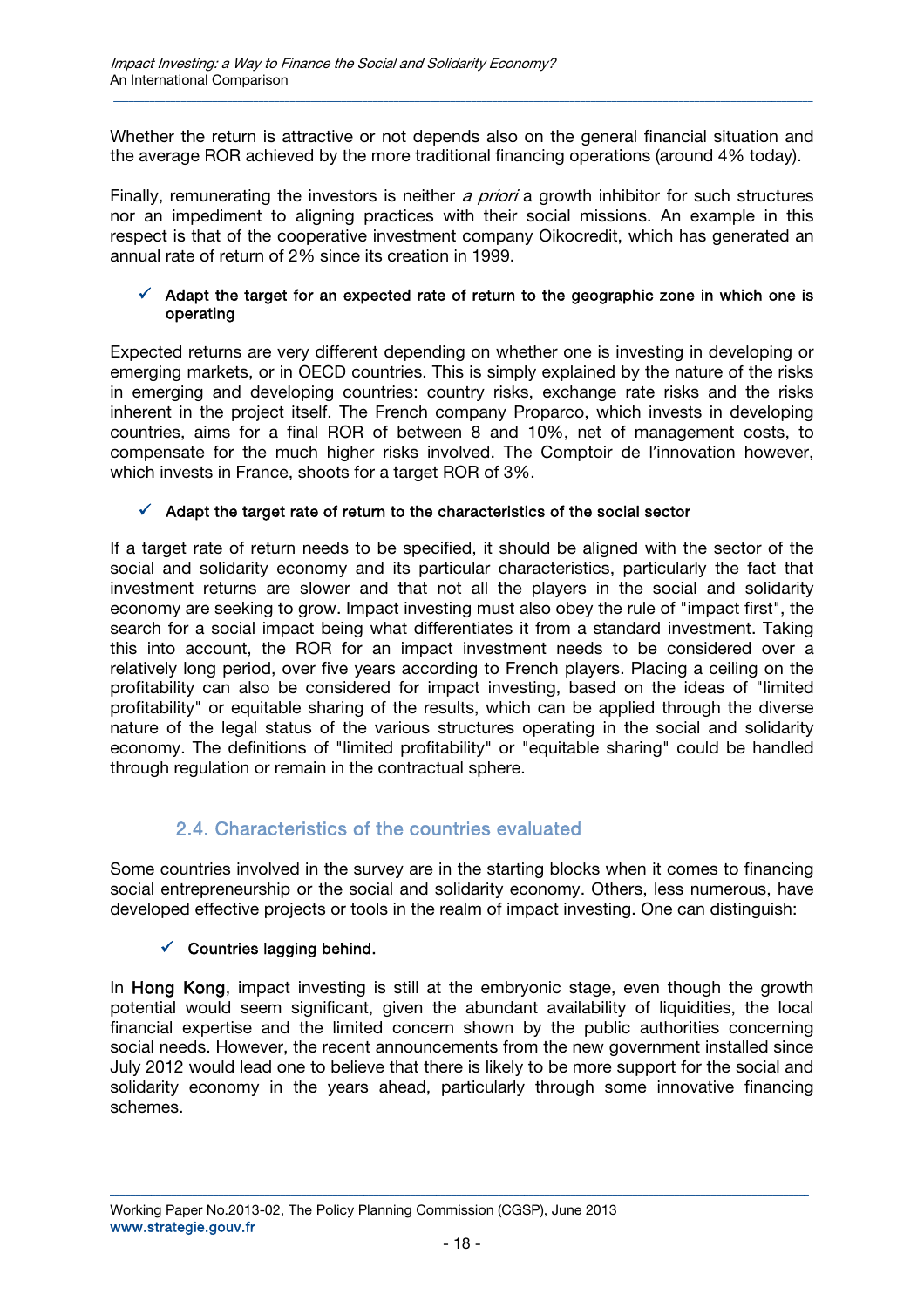Korea has shown dynamism in developing the social and solidarity economy with a law establishing the existence of social enterprises being enacted in 2007. Nevertheless, socially responsible investment is little developed, apart from a few scattered initiatives. Indeed, the concept of impact investing is poorly defined, with no legal structure having been put in place.

*\_\_\_\_\_\_\_\_\_\_\_\_\_\_\_\_\_\_\_\_\_\_\_\_\_\_\_\_\_\_\_\_\_\_\_\_\_\_\_\_\_\_\_\_\_\_\_\_\_\_\_\_\_\_\_\_\_\_\_\_\_\_\_\_\_\_\_\_\_\_\_\_\_\_\_\_\_\_\_\_\_\_\_\_\_\_\_\_\_\_\_\_\_\_\_\_\_\_\_\_\_\_\_\_\_\_\_\_\_\_\_\_\_\_\_\_\_\_\_\_\_\_\_\_\_\_\_\_\_\_\_\_\_\_\_*

#### $\checkmark$  Countries where the sector is developing.

In India, one can count some thirty-three funds operating in impact investing, of which a large proportion are from abroad (22), in particular from the United States (19). These investors are almost exclusively private (there is just one exception). For the most part they benefit from their status as limited liability companies (20), with the others having the status of 'not for profit' associations.

Switzerland uses its financial industry muscle to invest in impact projects. Impact investing is also favoured by the historically strong philanthropic tradition in the country. Very different types of structure are involved in financing projects with a social impact:

- institutions specialising in the social and solidarity economy (Symbiotics, ResponsAbility, etc.) having also experience of other types of social investments (notably microcredit or fair trade activities);

- institutions explicitly dedicated to impact investing (AlphaMundi, Impact Finance Management, etc.);

- institutions specialising in microcredit: BlueOrchard, Microcrédit Solidaire Suisse;

- a few players in the classic finance sector who are also present with their SRI products;

 $-$  the alternative finance institution<sup>23</sup>, Banque Alternative Suisse (BAS).

In 2012, four Swiss companies, Bamboo Finance, Blue Orchard Finance SA, ResponsAbility Social Investments AG and Symbiotics SA featured in the list 'Impact Assets 50', which furnishes an annual inventory of the main impact investing funds around the world (frame 5).

In the Netherlands, impact investing was introduced some four years ago, and the Dutch are very active in the sector. However, a certain terminological confusion exists and some non-financial impact investments are still carried out, using the traditional criteria enshrined in the ESG criteria. Nevertheless, the principle of social investment has existed for a long time in the business world. For more than fifty years, companies, both private and public, the churches and charity organisations, have been investing in activities that generate profits whilst still having social and environmental return objectives. The Dutch impact investing market is of the order of one billion dollars in the microfinance arena, one billion dollars in renewable energies, and another billion dollars in investments for SMEs.

\_\_\_\_\_\_\_\_\_\_\_\_\_\_\_\_\_\_\_\_\_\_\_\_\_\_\_\_\_\_\_\_\_\_\_\_\_\_\_\_\_\_\_\_\_\_\_\_\_\_\_\_\_\_\_\_\_\_\_\_\_\_\_\_\_\_\_\_\_\_\_\_\_\_\_\_\_\_\_\_\_\_\_\_\_\_\_\_\_\_\_\_\_\_\_\_\_\_\_\_\_\_\_\_\_\_\_\_\_\_\_\_\_\_\_\_\_\_\_\_\_\_\_\_\_\_\_\_\_\_\_\_\_\_\_ 

 

 $23$  The terms 'alternative financing' and 'ethical and solidarity financing' are used indifferently to describe the financing activities which pay particular attention to non-financial criteria (environment, social, governance).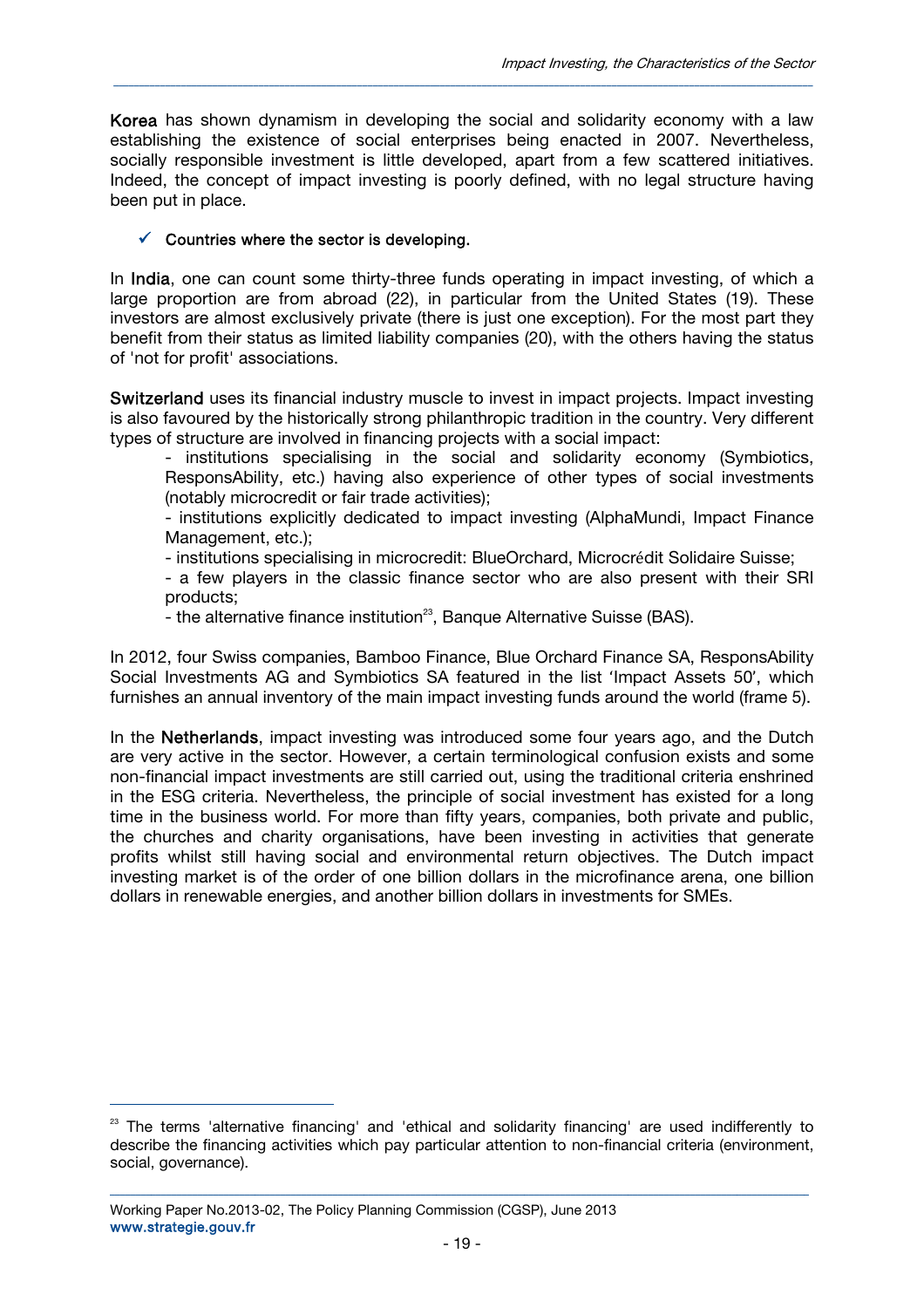#### Box 5

*\_\_\_\_\_\_\_\_\_\_\_\_\_\_\_\_\_\_\_\_\_\_\_\_\_\_\_\_\_\_\_\_\_\_\_\_\_\_\_\_\_\_\_\_\_\_\_\_\_\_\_\_\_\_\_\_\_\_\_\_\_\_\_\_\_\_\_\_\_\_\_\_\_\_\_\_\_\_\_\_\_\_\_\_\_\_\_\_\_\_\_\_\_\_\_\_\_\_\_\_\_\_\_\_\_\_\_\_\_\_\_\_\_\_\_\_\_\_\_\_\_\_\_\_\_\_\_\_\_\_\_\_\_\_\_*

#### **"**Impact Assets 50**"** in 201224

"Impact Assets 50" is a list published annually by Impact Assets, an American financial services company, which provides an inventory of the major funds throughout the world having an impact investing activity. These fifty funds represent \$10.2 billion dollars invested in the various areas concerned (clean technologies, microfinance, etc.) $25$ .

| Accion                                                                  | Incofin Investment Management        |  |
|-------------------------------------------------------------------------|--------------------------------------|--|
| Alterfin cyba                                                           | Iroquois Valley Farms, LLC           |  |
| Bamboo Finance                                                          | Leap Frog Investments                |  |
| Bank of America/Merrill Lynch Capital Access<br><b>Funds Management</b> | <b>Living Cities</b>                 |  |
| <b>Beartooth Capital</b>                                                | Lok Capital                          |  |
| Blue Orchard Finance S.A.                                               | Media Development Loan Fund          |  |
| <b>Bridges Ventures</b>                                                 | MicroCredit Enterprises              |  |
| <b>Calvert Foundation</b>                                               | MicroVest Capital Management, LLC    |  |
| City Light Capital                                                      | Nonprofit Finance Fund               |  |
| <b>Community Reinvestment Fund</b>                                      | OikoCredit USA                       |  |
| Cooperative Fund of New England                                         | <b>Pacific Community Ventures</b>    |  |
| Core Innovation Capital LP                                              | <b>PhiTrust Partenaires</b>          |  |
| Craft 3                                                                 | <b>Public Radio Fund LLC</b>         |  |
| <b>DBL Investors, LLC</b>                                               | responsAbility Social Investments AG |  |
| Developing World Markets                                                | Root Capital                         |  |
| <b>RSF Social Finance</b><br><b>EcoEnterprises Fund</b>                 |                                      |  |
| <b>Ecotrust Forest Management</b><br>Sarona Asset Management            |                                      |  |
| <b>EKO Asset Management</b>                                             | Shared Interest                      |  |
| <b>Elevar Equity</b>                                                    | <b>SJF Ventures</b>                  |  |
| <b>Global Partnerships</b>                                              | Small Enterprise Assistance Funds    |  |
| <b>Grameen Foundation USA</b>                                           | Symbiotics SA                        |  |
| Grassroots Business Fund (GBF)                                          | The Lyme Timber Company              |  |
| Grassroots Capital Management Corp.                                     | Travois Holdings, Inc.               |  |
| Habitat for Humanity International - Flexible<br>Capital Access Program | <b>Treetops Capital</b>              |  |
| <b>IGNIA</b>                                                            | <b>Vox Capital</b>                   |  |
|                                                                         |                                      |  |

In the United States, many private investors take part in financing the social and solidarity economy, including:

- foundations (be they from philanthropists like Rockefeller or Bill Gates, or companies, like Kellogg's);

 

Working Paper No.2013-02, The Policy Planning Commission (CGSP), June 2013 www.strategie.gouv.fr

 $24$  http://www.impactassets.org/impactassets-50.<br> $25$  http://rsfsocialfinance.org/2012/10/rsf-social-finance-selected-for-the-impactassets-50-2012/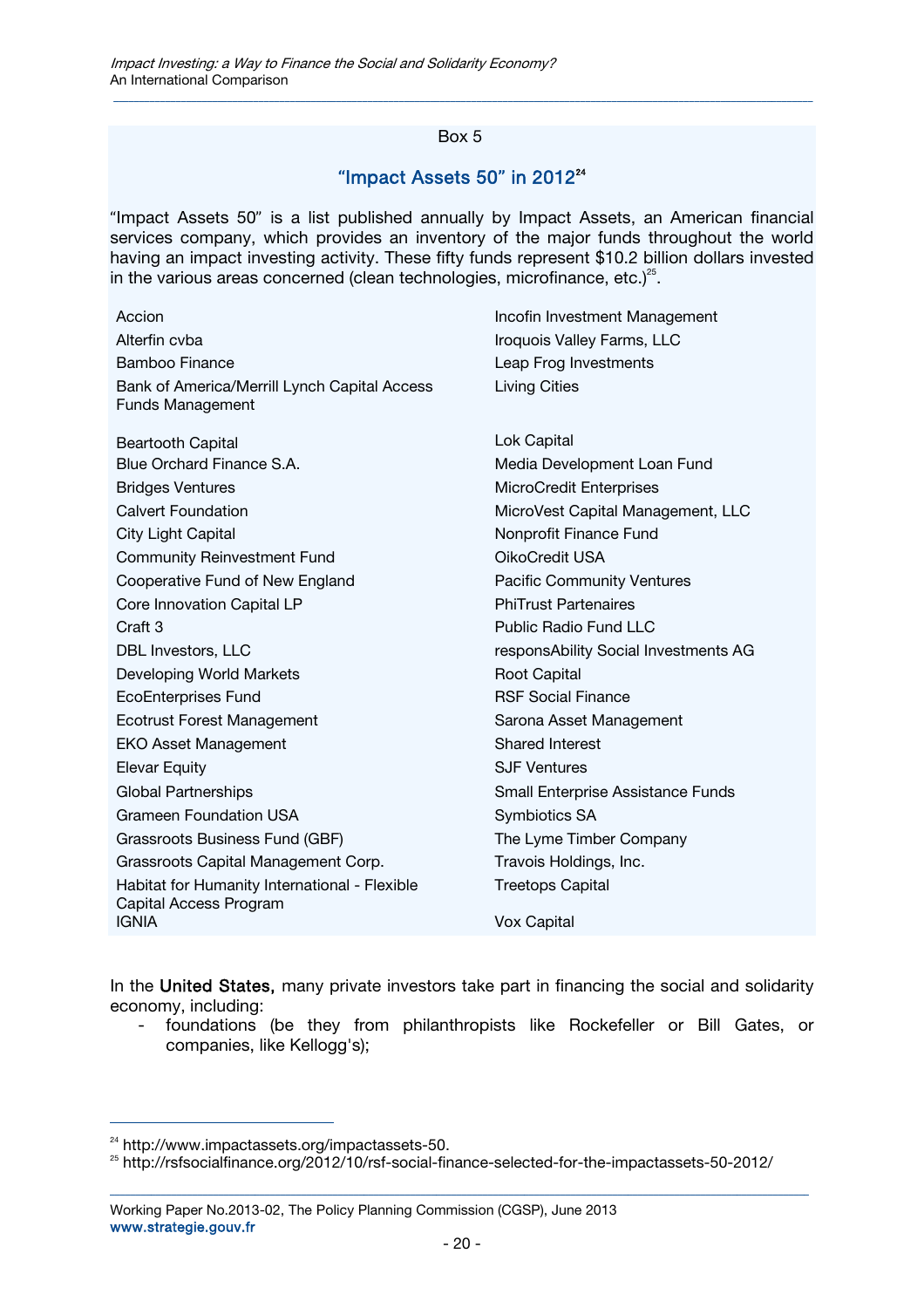- family offices $^{26}$  and rich individuals;
- management companies and pension funds.

These investors act either directly or indirectly using the funds set up either by dedicated entities, such as Acumen Fund, or using funds set aside by more 'generalist' organisations like JP Morgan. Institutional investors are not really involved, with the notable exception of the teachers' insurance company (TIAA-CREF).

*\_\_\_\_\_\_\_\_\_\_\_\_\_\_\_\_\_\_\_\_\_\_\_\_\_\_\_\_\_\_\_\_\_\_\_\_\_\_\_\_\_\_\_\_\_\_\_\_\_\_\_\_\_\_\_\_\_\_\_\_\_\_\_\_\_\_\_\_\_\_\_\_\_\_\_\_\_\_\_\_\_\_\_\_\_\_\_\_\_\_\_\_\_\_\_\_\_\_\_\_\_\_\_\_\_\_\_\_\_\_\_\_\_\_\_\_\_\_\_\_\_\_\_\_\_\_\_\_\_\_\_\_\_\_\_*

The American Federal government is involved through two mechanisms:

- laws promoting this type of investment: one can cite in particular the "Community" Reinvestment Act<sup>27</sup>" enacted in 1977 and modified in 1997 or the "New Markets Tax Credit<sup>28</sup>" enacted in 2000:
- public funding (see box 8).

 

Finally, one should cite the case of Germany where social investment funds relying on venture-capital– not well developed – constitute a significant complementary source of funding for social enterprises (Mercator Forscherverbund, 2012). In this context, the public authorities have shown increasing commitment to boost the private financing being made available to social enterprises (see box 8).

#### $\checkmark$  The United Kingdom, the country where impact investing is most developed.

Almost non-existent as recently as 2000, the British market of the solidarity-based finance took on a new dimension with the arrival of intermediaries in the marketplace offering new financial instruments as well as specialised consulting and advice. The United Kingdom is today a leading country in social investments with initiatives such as the social impact bonds, a stock exchange for social enterprises (Social Stock Exchange) and above all the creation of a bank for social investments, the Big Society Capital (see box 8). However, the social investment marketplace remains dominated by the social banks and government funding which concentrate on low-risk investments, with guaranteed loans being the most favoured form of social investment. Taking an equity stake in social enterprises is a kind of investing that remains in the minority. As a result, impact investing represents a segment of limited size which complements the traditional forms of funding for social enterprises (subsidies and donations).

 $26$  Family offices are *ad hoc* structures set up by one or more families to enable handling by themselves the management and transmission of their personal fortunes and property assets. By

extension, the term describes the services proposed by certain private banks to their richest clients.<br><sup>27</sup> The Community Reinvestment Act, or the "CRA law", obliges these organisations to make publicly available a detailed follow-up of the financial operations carried out with the various components of the community (in particular the low or medium income districts). Moreover, it mandates federal agencies Fed, OCC, FDICC and OTS, as their supervisory authorities with specific powers, to encourage these financial deposit organisations to respond to the needs of the communities where they have been authorised to act. Complying with the CRA law means that the banks do not encourage dubious credits nor do they use any indelicate practices when granting loans.

<sup>&</sup>lt;sup>28</sup> This mechanism grants certain tax exemptions to the investors if they invest their capital in certain types of impact investing projects.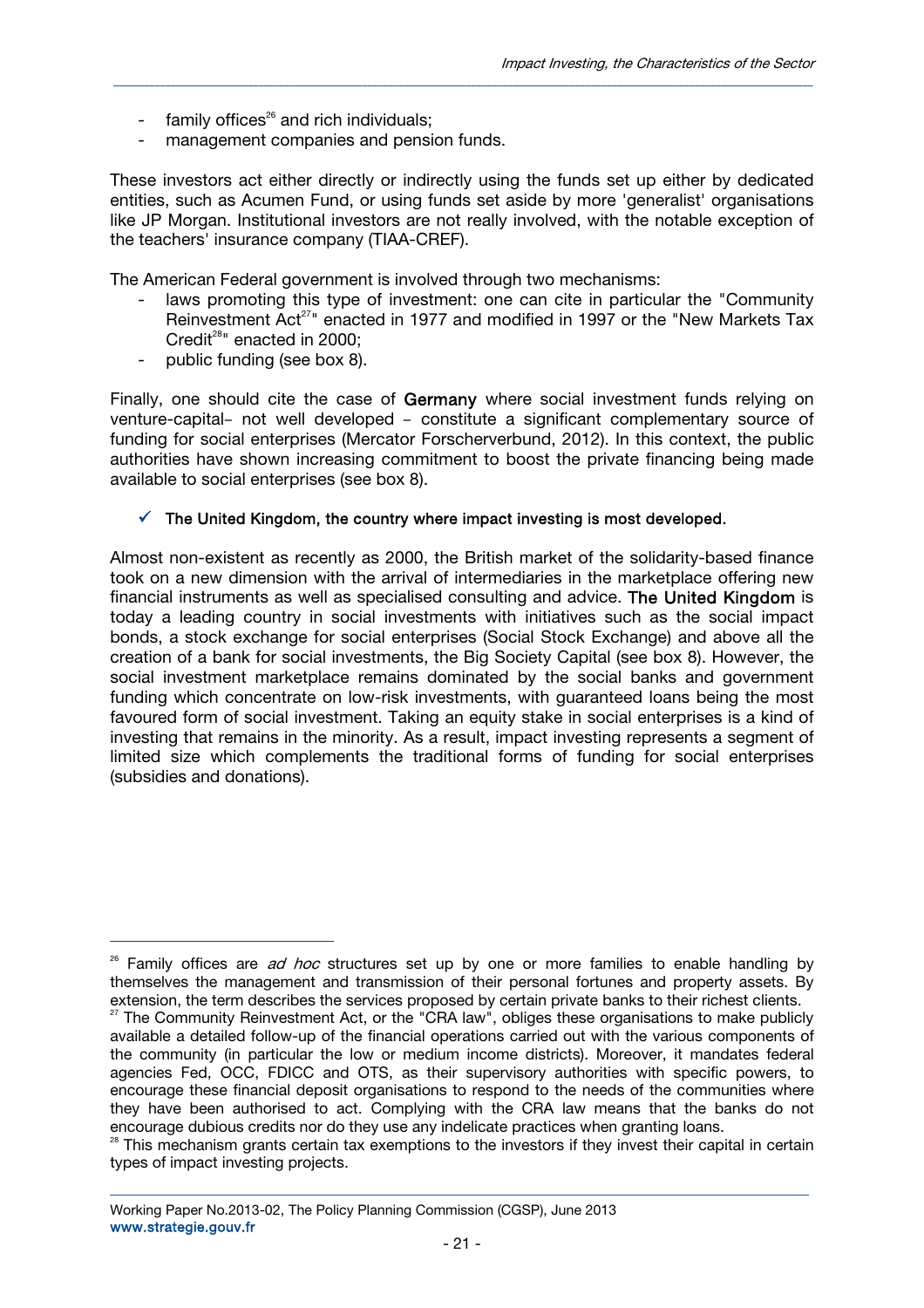#### 2.5. France: players involved and instruments used in impact investing $^{29}$

*\_\_\_\_\_\_\_\_\_\_\_\_\_\_\_\_\_\_\_\_\_\_\_\_\_\_\_\_\_\_\_\_\_\_\_\_\_\_\_\_\_\_\_\_\_\_\_\_\_\_\_\_\_\_\_\_\_\_\_\_\_\_\_\_\_\_\_\_\_\_\_\_\_\_\_\_\_\_\_\_\_\_\_\_\_\_\_\_\_\_\_\_\_\_\_\_\_\_\_\_\_\_\_\_\_\_\_\_\_\_\_\_\_\_\_\_\_\_\_\_\_\_\_\_\_\_\_\_\_\_\_\_\_\_\_*

The French tradition in the social and solidarity economy is a source of inspiration for innovative funding arrangements usually called social and/or responsible. For example, the Crédit Coopératif, a cooperative bank committed to social funding, has a long lineage going back to the Banque Coopérative des Associations Ouvrières (created in 1893) on the one hand, and on the other, the Caisse Centrale de Crédit Coopératif (created by decree in 1938). Impact investing is thus not a recent phenomenon.

#### 2.5.1. Impact investing in France: an estimation of the financial amount and its main features

According to the figures published in the latest barometer from Finance Solidaire (chart 1), the outstanding balance of solidarity savings products as at 31/12/2012 stood at €4.71 billion, split as follows: bank savings (€1.72 billion), employee savings (€2.6 billion) and direct subscription of capital in solidarity companies (€400 million).



Source: Finansol-La Croix, op. cit.

 

In addition, the amount of solidarity financing (i.e. that part of the savings actually invested in activities with a social and/or environmental impact) was some  $\epsilon$ 1.024 billion (a 16.5% increase in a year).

 $29$  See Introduction, in Direction générale du Trésor, op. cit.

Working Paper No.2013-02, The Policy Planning Commission (CGSP), June 2013 www.strategie.gouv.fr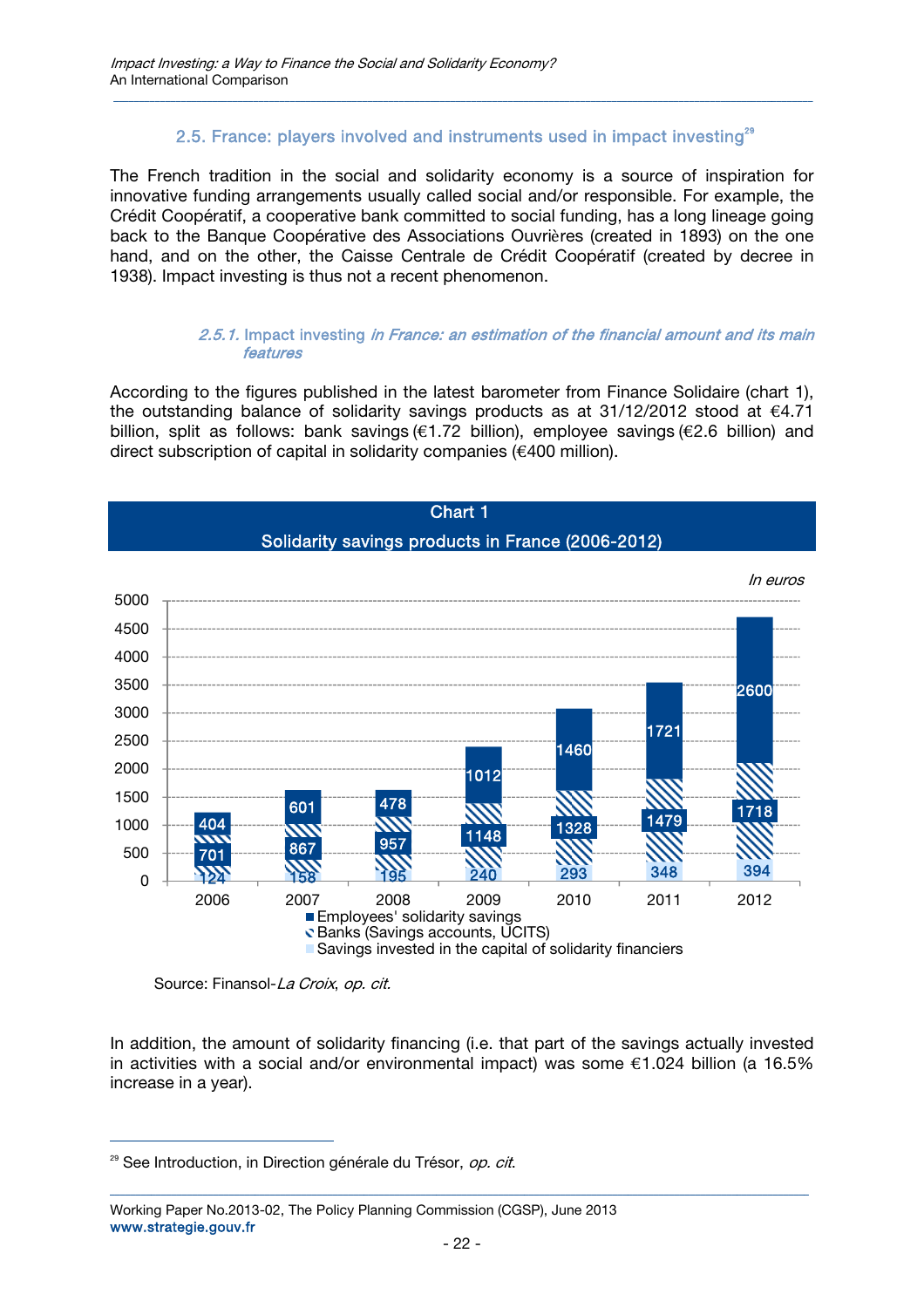Finally, according to a survey conducted in April 2012 by OpinionWay in collaboration with Le Comptoir de l'Innovation, impact investing in France is characterised by the following features:

*\_\_\_\_\_\_\_\_\_\_\_\_\_\_\_\_\_\_\_\_\_\_\_\_\_\_\_\_\_\_\_\_\_\_\_\_\_\_\_\_\_\_\_\_\_\_\_\_\_\_\_\_\_\_\_\_\_\_\_\_\_\_\_\_\_\_\_\_\_\_\_\_\_\_\_\_\_\_\_\_\_\_\_\_\_\_\_\_\_\_\_\_\_\_\_\_\_\_\_\_\_\_\_\_\_\_\_\_\_\_\_\_\_\_\_\_\_\_\_\_\_\_\_\_\_\_\_\_\_\_\_\_\_\_\_*

- average investment: 250  $k \in \mathbb{R}$  per enterprise;
- average duration of the investment: five years;
- targeted return: between 2 and 7% depending on the products, the maturity of the companies and the length of the financing operation.

Looking in more detail, the range of sums invested and the expected returns differ according to the financier involved. Investment clubs like Cigales or Club Clefes (the Racines network) see themselves as start-up engines providing an average financing amount of around 2000 euros. At the top end of the financing scale, there are organisations like La Nef which offer investment possibilities that can attain one million euros, with an average outlay around €70,000.

#### 2.5.2. The impact investing players in France

Four categories of investor in the impact investing market can be distinguished:

 $\triangleright$  Individual investors, using the employees' solidarity savings scheme.

Since the enactment of the French law to modernise the economy dated  $4<sup>th</sup>$  August, 2008 and, in practical terms, since the  $1<sup>st</sup>$  January, 2010, employees having access to a Plan d'Épargne Entreprise (Company Savings Scheme) are offered the opportunity to invest a part of their savings in so-called solidarity enterprises. This is the principal source of solidarity funding in France, with an outstanding balance of  $\epsilon$ 2.6 billion in 2012 (Finansol-La Croix, op. cit.).

These savings are largely devoted to so-called "90/10" funds, which are handled in two buckets:

- one dedicated to quoted stocks (at least 90% of the assets). In practice, such stocks are usually selected on the basis of SRI criteria to maintain consistency with solidarity financing; - the other used for capital or debt funding of solidarity companies (between 5 and 10%).

More recently, private citizens have had the possibility of investing in the SSE through the virtual platforms offered by 'crowdfunding' – (see box 6).

 Large corporations using dedicated funds (Danone, Schneider, Veolia, EDF, Renault, etc.).

#### $\triangleright$  The private investors and the large fortunes.

Among the above, Le Labo de l'Économie Sociale et Solidaire, a think tank, has compiled the following inventory (Le Labo de l'ESS, 2013):

- risked-based capital businesses: Autonomie et Solidarité, Bretagne Capital Solidaire, Énergie Partagée, Femu Quì, FinanCités, Garrigue, Herrikoa, IDES, IéS, PhiTrust Partenaires, SIFA, etc.;

- non-profit organizations that lend money with or without interest, or on one's honour, and which give guarantees to the banks: Adie, France Active, Initiative France, Ecidec, Mezzocredit, etc.

- investment clubs, private individuals: Cigales, Clefes, etc.;

- financing companies: Caisse Solidaire du Nord Pas-de-Calais, France Active Garantie, La Nef, etc.;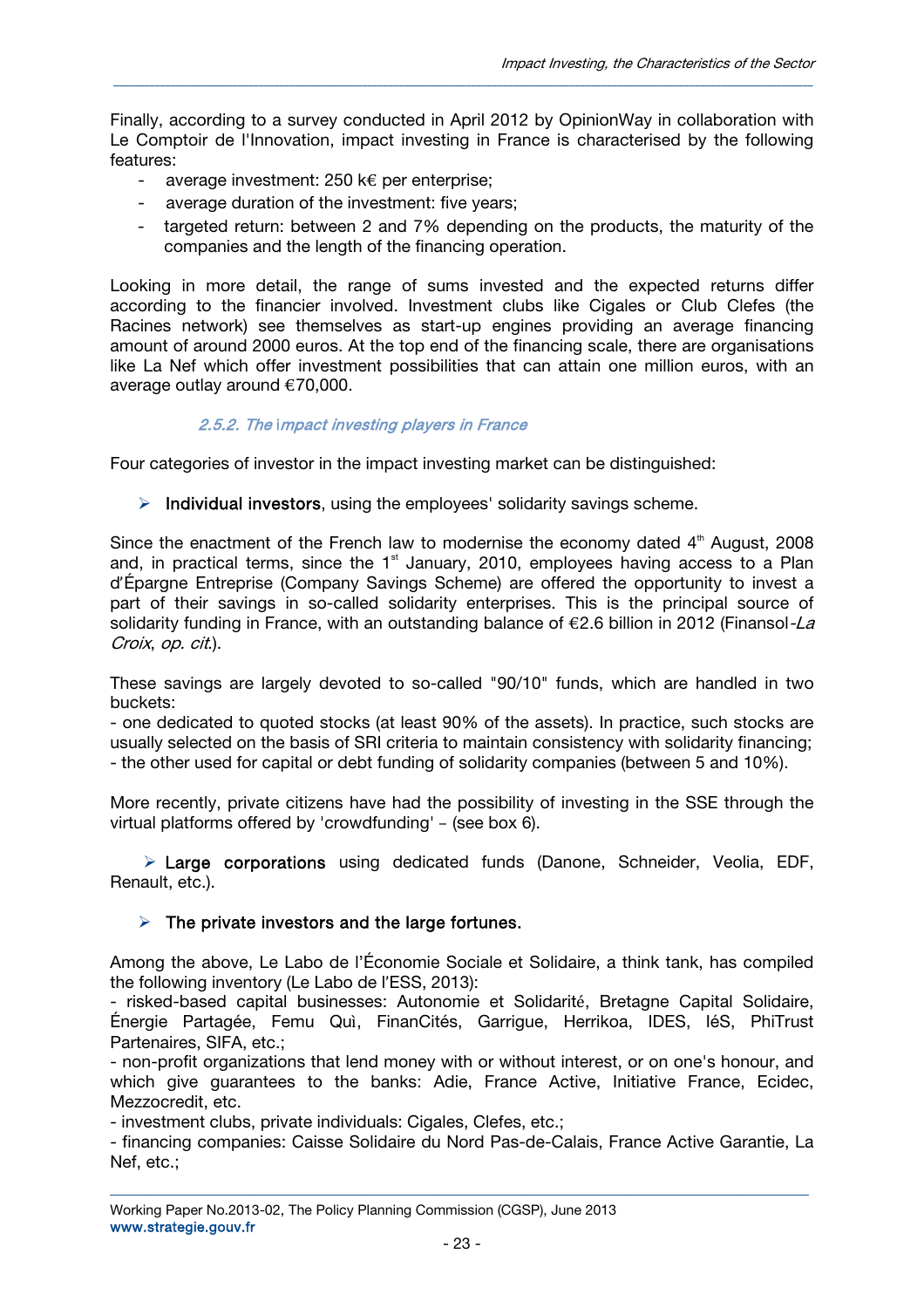- estate companies, often under the aegis of an association: EHD, ESIS, Foncière Habitat & Humanisme, Habitats Solidaires, Foncière Terre de Liens, etc.;

*\_\_\_\_\_\_\_\_\_\_\_\_\_\_\_\_\_\_\_\_\_\_\_\_\_\_\_\_\_\_\_\_\_\_\_\_\_\_\_\_\_\_\_\_\_\_\_\_\_\_\_\_\_\_\_\_\_\_\_\_\_\_\_\_\_\_\_\_\_\_\_\_\_\_\_\_\_\_\_\_\_\_\_\_\_\_\_\_\_\_\_\_\_\_\_\_\_\_\_\_\_\_\_\_\_\_\_\_\_\_\_\_\_\_\_\_\_\_\_\_\_\_\_\_\_\_\_\_\_\_\_\_\_\_\_*

- non-profit organizations which finance projects in developing countries such as Cofides Nord-Sud, Oikocredit, SIDI. Other financial institutions linked to the cooperative movement contribute to the development of social and ethical banks in Europe (Febea, etc.); - banks (BNP Paribas, BPCE, etc.).

> The customers of credit unions (Crédit Coopératif) or of committed mutual societies (MAIF, Apicil, AG2R)

Such investors operate through the support of two major players.

 Finansol, a non-profit organization, created in 1995, is a group of solidarity-based investors and financial institutions that collect solidarity savings. It is responsible for awarding the "solidarity" label to financial products where between 5 and 10% of the assets are invested in solidarity enterprises, or where at least 25% of their profits or revenue generated are donated to NGOs.

Awarding such a label is largely dependent on the "solidarity" accreditation given by the "prefectures" to businesses that meet one of two distinct criteria laid out in the French Labour Code:

- enterprises where at least 30% of the employees have signed a contract dedicated to workers in integration, i.e. contract that benefits from a public-financing support, or officially recognised disabled people;

- enterprises (non-profit organizations, cooperatives, mutuals or commercial companies) where the directors are elected by the employees, members or shareholders, and for whom a salary ceiling is established. The average salary for the five highest paid members must not exceed five times the level of the official minimum wage.

The regulators have extended this labelling to solidarity-minded investors, which can also be designated as "solidarity enterprises", in order to be able to use the employee solidarity saving scheme funds (Garrigue, Sifa, La Nef, etc.).

These labels constitute a useful starting point for a definition of impact investing in France, and beyond. However, some players regard the criteria for obtaining the "solidarity" labels as too restrictive. These criteria are being discussed in order to diversify the financing of the SSE, in particular by opening the solidarity label to organisations working outside France, and by using the Finansol label for products other than solidarity savings (for example banking-type products such as life insurance or solidarity savings accounts). In addition, the recognised solidarity funds cannot all apply for the European Social Entrepreneurship Fund label (EuSEF – see below), either because the funds come from savings from individuals, or because they are "90/10" financial products which place a ceiling of 10% of the funds that can be invested in solidarity companies.<sup>30</sup>

 $\triangleright$  Novéthic, a subsidiary of the Caisse des Dépôts, is both a media on sustainable development and a research centre on Socially Responsible Investments (SRI) and Corporate Social Responsibility (CSR). Novéthic is responsible for awarding the SRI

 $30$ 

 

www.novethic.fr/novethic/isr\_investissement\_socialement\_responsable,legislation,l\_europe\_intronise \_impact\_investing,139584.jsp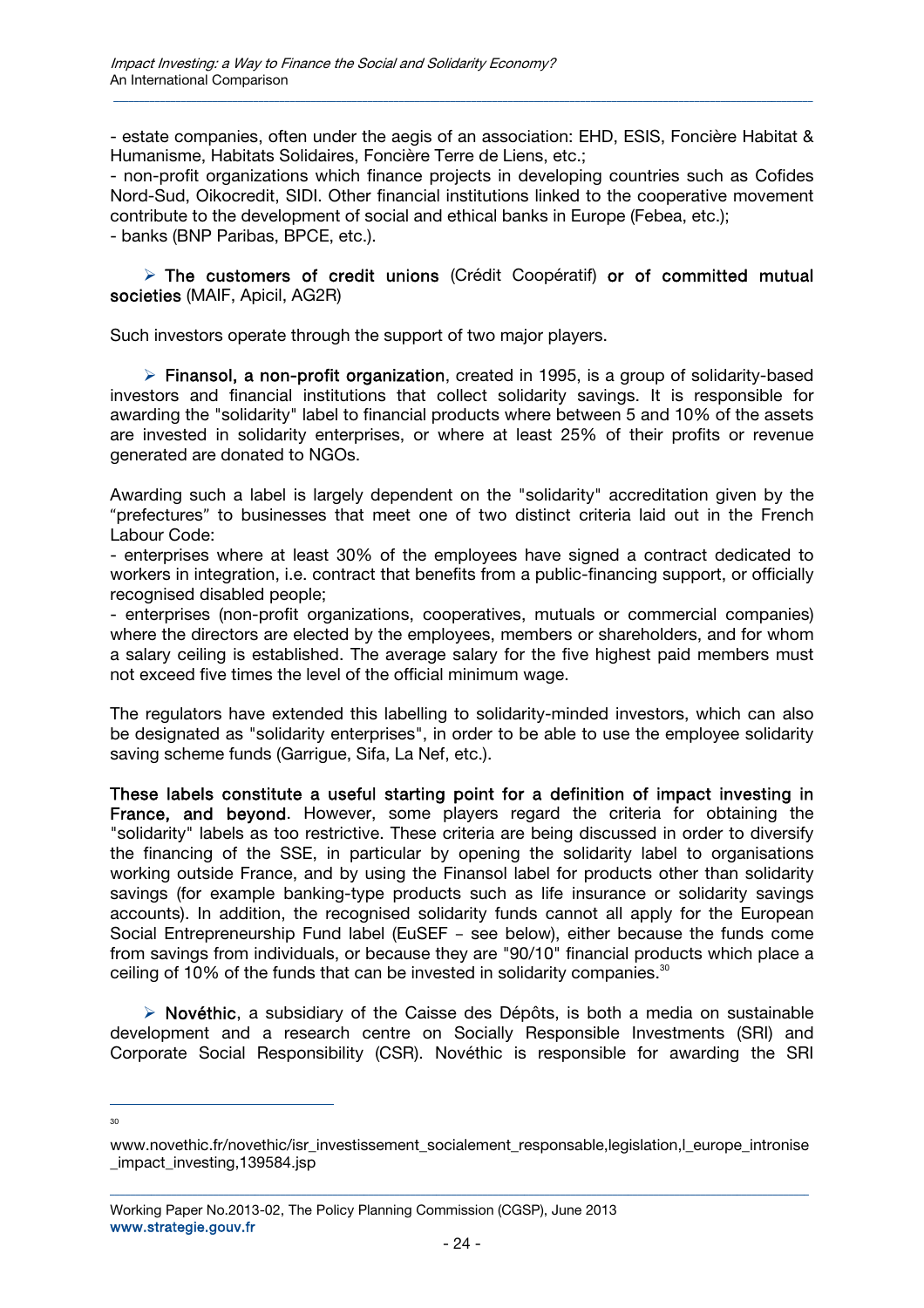Novethic label, the objective of which is to encourage transparency in information concerning SRI funds. The label is aimed at individual savers and is awarded to those funds that can justify a management process that systematically takes into account the ESG criteria.

*\_\_\_\_\_\_\_\_\_\_\_\_\_\_\_\_\_\_\_\_\_\_\_\_\_\_\_\_\_\_\_\_\_\_\_\_\_\_\_\_\_\_\_\_\_\_\_\_\_\_\_\_\_\_\_\_\_\_\_\_\_\_\_\_\_\_\_\_\_\_\_\_\_\_\_\_\_\_\_\_\_\_\_\_\_\_\_\_\_\_\_\_\_\_\_\_\_\_\_\_\_\_\_\_\_\_\_\_\_\_\_\_\_\_\_\_\_\_\_\_\_\_\_\_\_\_\_\_\_\_\_\_\_\_\_*

#### 2.5.3. The impact investing instruments in France

French investors use three main channels:

- employee solidarity savings, *via* company employee saving schemes;

- the banks (shared savings products and solidarity investment savings);

- direct, by entering directly into the capital of solidarity-based companies: 60% of such investors are organisations and 40% ordinary citizens.

This latter channel is the least used of the three. There is nevertheless a plethora of financial products of which only a few specialise in the SSE.

Association bonds were specifically created in 1985 to help with financing of the non-profit making organisations and there has been an upsurge of interest since the beginning of the current decade. These bonds have no maturity date, are considered as lowest ranking debts and are only redeemable at the initiative of the bond-issuer. The reform of this instrument as a means of financing the SSE is under discussion<sup>31</sup> although such bonds have remained almost unused to date "no doubt because the subscriber sees no interest in them (risk, uncertain reimbursement, poor remuneration, absence of capital gains) and the huge implementation complexity for the bond-issue $i^{32}$ ".

 

<sup>&</sup>lt;sup>31</sup> Despite the improvements made to increase its attractiveness by the 2008 law on modernising the economy.

La Fonda, Renforcer le développement des associations par la consolidation de leurs fonds propres et la réalisation d'excédents (Strengthen the development of associations by consolidating their capital and creating surpluses), July 2009.

http://www.fonda.asso.fr/IMG/pdf/Note\_finale\_Fonds\_propres.pdf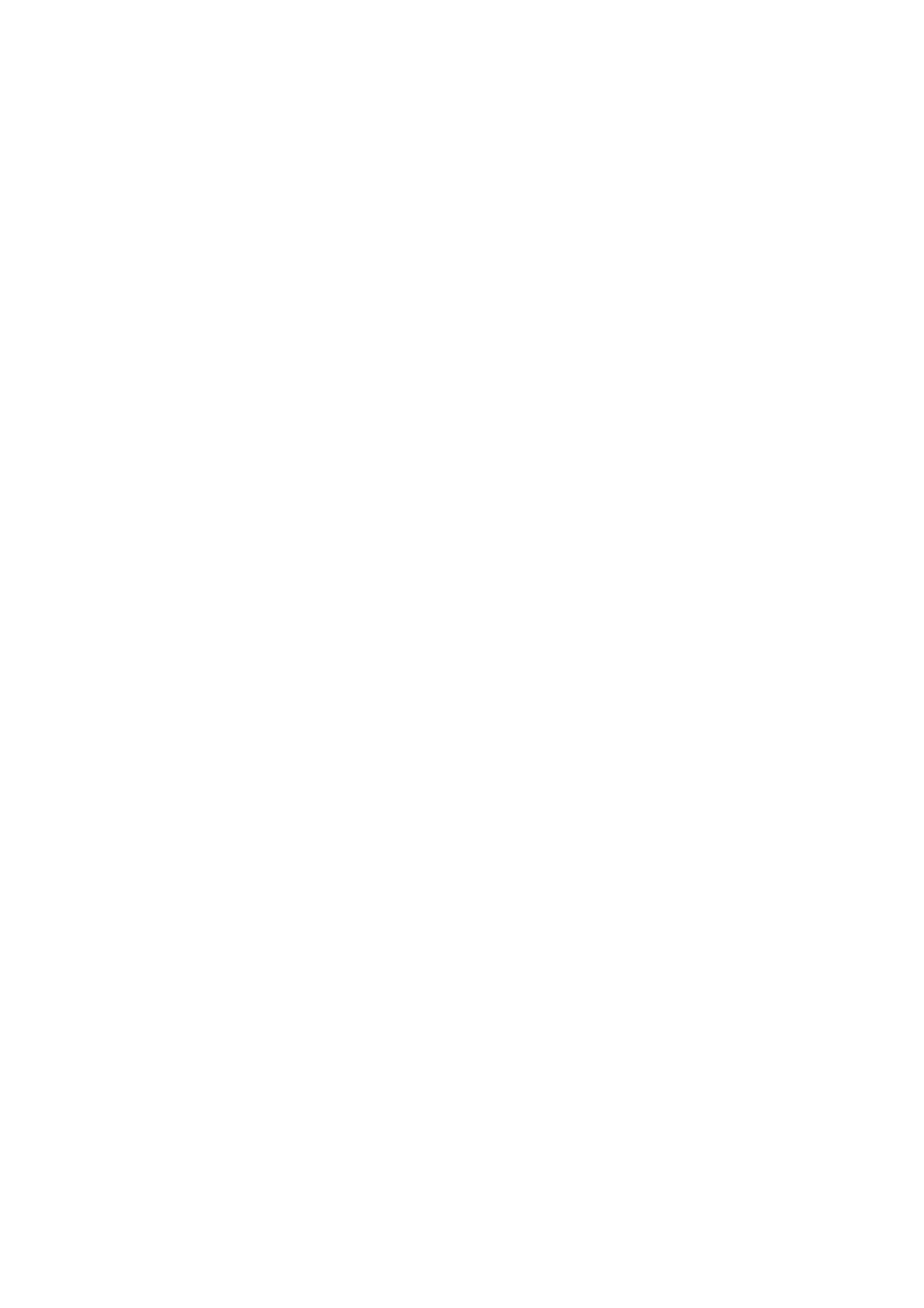# III Impact investing, the impediments to its growth

The replies received from the French Treasury's economic sections abroad consulted for this survey highlight three impediments that need removing in order to increase social enterprises' access to private capital.

*\_\_\_\_\_\_\_\_\_\_\_\_\_\_\_\_\_\_\_\_\_\_\_\_\_\_\_\_\_\_\_\_\_\_\_\_\_\_\_\_\_\_\_\_\_\_\_\_\_\_\_\_\_\_\_\_\_\_\_\_\_\_\_\_\_\_\_\_\_\_\_\_\_\_\_\_\_\_\_\_\_\_\_\_\_\_\_\_\_\_\_\_\_\_\_\_\_\_\_\_\_\_\_\_\_\_\_\_\_\_\_\_\_\_\_\_\_\_\_\_\_\_\_\_\_\_\_\_\_\_\_\_\_\_\_*

#### 3.1. An inadequate intermediation mechanism between supply (investors) and demand (those with project ideas)

Even though the availability of private capital is a priori fairly abundant, several factors affect the quality of the intermediation and therefore prevent social enterprises gaining access to it.

 $\triangleright$  A mutual lack of understanding by both sets of players: those seeking capital do not really know how to present their projects to investors in the best light, and the capital owners do not know how to evaluate the risk associated with these new market entrants. The result is that the investors see few credible projects, which simply increases their nervousness. For example, in China, an investor like New China Ventures believes that only 5% of SMEs which have developed a business model based on the green economy propose viable investment opportunities.

 $\triangleright$  A large number of enterprises in the social sector are not able to manage this type of investment, as they lack the size, the knowledge and the resources required to solicit the backing of the investors. In this context, the challenge is to be able to structure the demand better so as to make it clearer and "investable" for everyone. $33$ 

#### $\triangleright$  Almost by definition, impact funding is relatively non-liquid and the social return can only be measured in the medium or long term.

It would seem clear, however, that it is necessary to take into account the supply and the demand together as, to date, the available studies focus mainly on the supply. In France, there is no clear consensus among the SSE players as to whether the problem of financing is a result of the lack of enough financially viable projects, or whether it is because the investors have difficulty in identifying the credible projects in the sector.

The international comparison enables us to identify five types of initiatives designed to improve this intermediation between the supply and the demand for capital.

 $\triangleright$  Improve the transparency and availability of information concerning social enterprises and potential investors. For example, in China, a directory of social enterprises has been created by ECSEL from the Schoenfeld Foundation.

 $\triangleright$  Encourage meetings between project owners and investors during conferences, trade fairs and the like (in Germany and Japan).

\_\_\_\_\_\_\_\_\_\_\_\_\_\_\_\_\_\_\_\_\_\_\_\_\_\_\_\_\_\_\_\_\_\_\_\_\_\_\_\_\_\_\_\_\_\_\_\_\_\_\_\_\_\_\_\_\_\_\_\_\_\_\_\_\_\_\_\_\_\_\_\_\_\_\_\_\_\_\_\_\_\_\_\_\_\_\_\_\_\_\_\_\_\_\_\_\_\_\_\_\_\_\_\_\_\_\_\_\_\_\_\_\_\_\_\_\_\_\_\_\_\_\_\_\_\_\_\_\_\_\_\_\_\_\_ 

 

<sup>&</sup>lt;sup>33</sup> Rockefeller Foundation (2012), *Ibid.* As mentioned above, such a conclusion would lead one to question the reality and pertinence of impact investing requests by the players in the social and solidarity economy.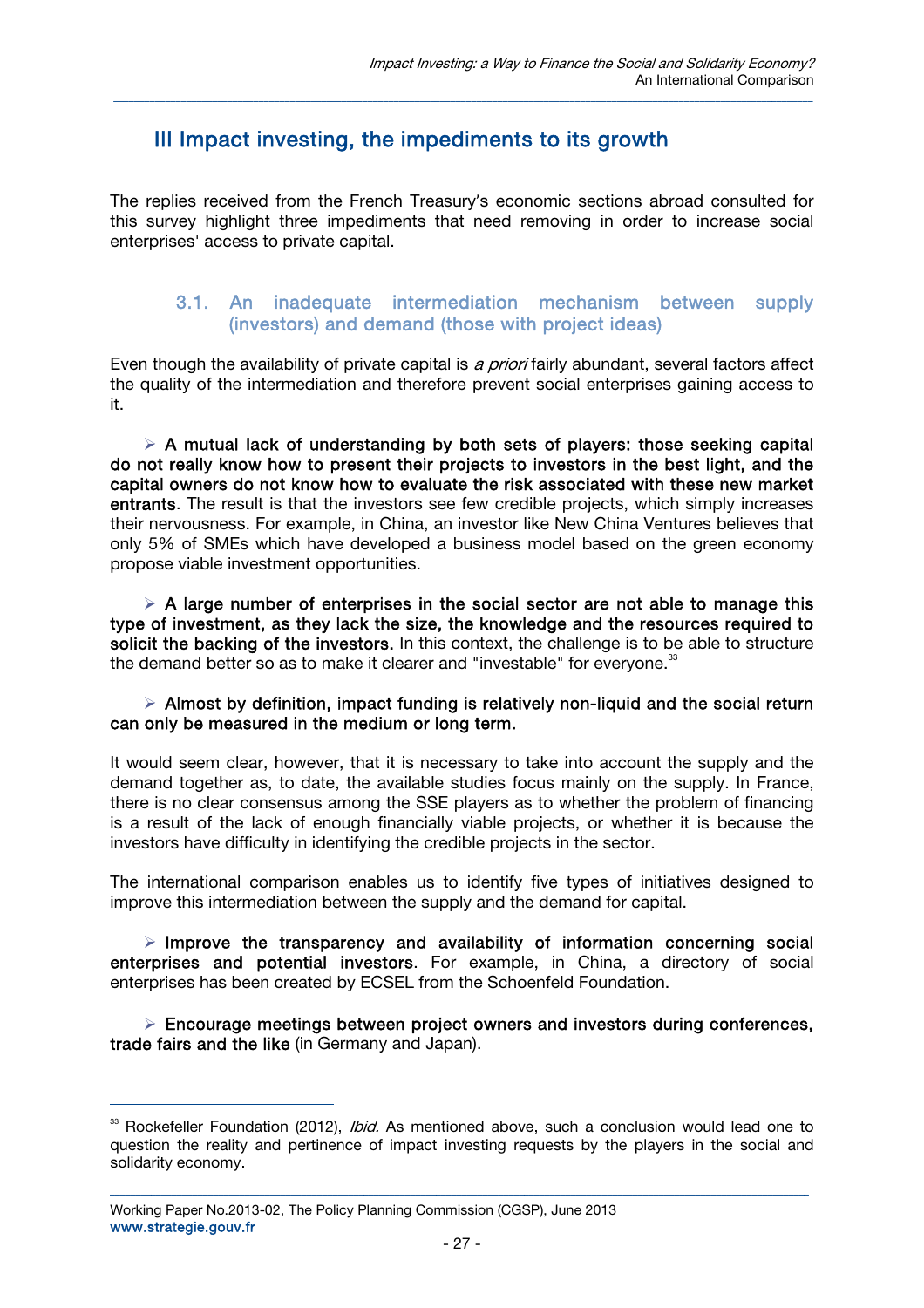$\triangleright$  Develop specialised intermediary structures, *private* (the Ashoka network and the Swiss Schwab Foundation in Germany, Social Ventures Hong Kong, PYMWYMIC and the DOEN Foundation in the Netherlands, consultancy firms like Unltd Conscient in the United Kingdom and in Switzerland), *public* (the Korea Social Enterprise Promotion Agency in Korea), or in a form of *public/private partnership* (Social Finance in the United Kingdom).

*\_\_\_\_\_\_\_\_\_\_\_\_\_\_\_\_\_\_\_\_\_\_\_\_\_\_\_\_\_\_\_\_\_\_\_\_\_\_\_\_\_\_\_\_\_\_\_\_\_\_\_\_\_\_\_\_\_\_\_\_\_\_\_\_\_\_\_\_\_\_\_\_\_\_\_\_\_\_\_\_\_\_\_\_\_\_\_\_\_\_\_\_\_\_\_\_\_\_\_\_\_\_\_\_\_\_\_\_\_\_\_\_\_\_\_\_\_\_\_\_\_\_\_\_\_\_\_\_\_\_\_\_\_\_\_*

 $\triangleright$  Create organisations dedicated to providing technical assistance for project owners. In India, a network of twenty-five incubators offer varied technical assistance and guidance ranging from help in improving the skills of the social enterprise's employees (training opportunities, budget management) to providing a network of useful contacts. Although the advice and guidance services are free, the support from these incubators is more frequently charged. Other technical assistance organisations are cited by the countries surveyed, such as the "Investment and Contracts Readiness Fund" and "Social Incubator Fund" in the United Kingdom (see box 8), or the grouping of social enterprises by the SSE local chambers of commerce in French-speaking Switzerland.

 $\triangleright$  Initiate projects for virtual financing platforms, a sort of social stock exchange: the "Social Stock Exchange" in the United Kingdom, the "Impact Investment Exchange" in Singapore<sup>34</sup> or using crowdfunding ("participative financing").

#### Box 6

#### Social stock exchanges and participative financing platforms (crowdfunding)

Social stock exchanges are designed to enable social enterprises to raise risk capital by issuing shares and bonds via dedicated virtual platforms with strict requirements to be met concerning transparency and follow up in terms of the social impact. They also are answers to the need for more liquid investment.

Three social stock exchanges are in the development phase in countries covered by the  $s$ urve $v^{35}$ :

 $\triangleright$  In the United Kingdom, the Social Stock Exchange should be operational by the end of 2013. The project has received considerable financial support since the announcement (around £2.250 million), such that the funds necessary for the launch had already been guaranteed by March 2012. The enterprises introduced into this exchange will be required to demonstrate their impact twice a year.

 $\triangleright$  In Singapore, the Impact Investment Exchange (IIX) is a project under development by the non-profit making research and consultancy firm Shujog. Shujog is seeking to strengthen the social enterprise sector, mainly through impact investing financing. The main aim of having the ability to trade quoted stocks in this new financial centre is to increase the level of liquidity, which should encourage more of the conventional financial players to invest in such stocks. By imposing the requirement to report on the social and/or environmental impact, the platform aims also to offer greater visibility to social enterprises

 

<sup>&</sup>lt;sup>34</sup> www.asiaiix.com.

 $35$  A fourth exchange is in the process of being set up in South Africa - NeXii - www.nexii.com. In addition, a joint venture has been signed between this site and Alternativa France in order to launch iC (Investment Capital) in Europe.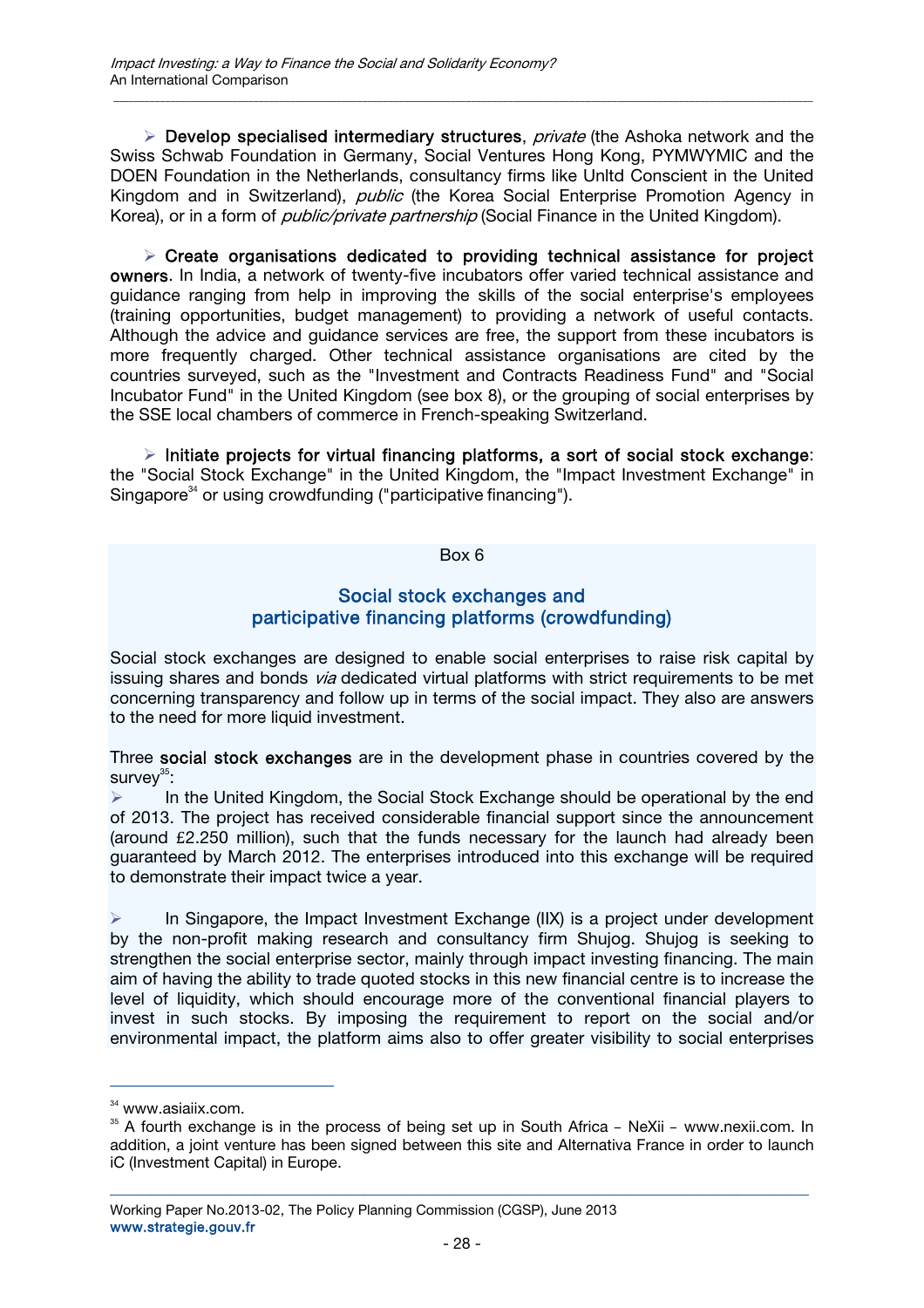and facilitate access to investors. IIX is currently awaiting a licence from the Monetary Authority of Singapore, and does not seem yet to have either a significant number of companies ready to be listed or interested investors.

*\_\_\_\_\_\_\_\_\_\_\_\_\_\_\_\_\_\_\_\_\_\_\_\_\_\_\_\_\_\_\_\_\_\_\_\_\_\_\_\_\_\_\_\_\_\_\_\_\_\_\_\_\_\_\_\_\_\_\_\_\_\_\_\_\_\_\_\_\_\_\_\_\_\_\_\_\_\_\_\_\_\_\_\_\_\_\_\_\_\_\_\_\_\_\_\_\_\_\_\_\_\_\_\_\_\_\_\_\_\_\_\_\_\_\_\_\_\_\_\_\_\_\_\_\_\_\_\_\_\_\_\_\_\_\_*

 $\triangleright$  The social stock exchange NExt SSE in Germany<sup>36</sup> is equally in the early stage of negotiating the legal terms and conditions and implementation details with the German financial supervision authorities (BaFin). NExt SSE is evaluating the means to overcome one of the main difficulties in launching a social stock exchange - the administrative costs of a listing, frequently prohibitive for small social enterprises.

Crowdfunding platforms, which enable individuals to invest directly in these companies' projects, are increasingly being introduced in the countries surveyed. Investing in this way can be through donations but also through impact investing, by entering directly into the company's capital. This is the case, for example, with Buzzbnk in the United Kingdom, launched in January 2011, and dedicated to financing young start-up social enterprises. Since the launch, it has raised some £350,000 covering thirty-four projects with a social or environmental accent.

Given their recent nature and the diversity of finance models and services provided, the financial regulation of these virtual exchanges and the protection offered to investors are not easy issues to fix. In France, in order for all players to understand better the regulations that apply, the Autorité de contrôle of the Bank of France and the French Financial Markets Authority have published a guide that brings together the legal texts relevant to each area of activity $37$ .

#### 3.2. A lack of recognised evaluation tools for improving data transparency

The second impediment to the growth of impact investing commonly put forward is the lack of recognised tools for evaluating "social performance" and therefore the difficulty of measuring "tangible" results. Project selection, following their progress and the ability to apply rigorous business methods are frequently mentioned as key elements in developing impact investing.

Paradoxically, however, whereas almost all the countries complained of this lack of recognised and shared evaluation techniques, there are a few tools in widespread use. It is worth noting in particular the IRIS method (Germany, China, the United States, the Netherlands, the United Kingdom, Singapore), followed by GIIRS (China, the United States, the Netherlands) and, to a lesser extent, the SROI method and the ESG criteria.

 

<sup>&</sup>lt;sup>36</sup> http://www.nextsse.com/home/welcome/<br><sup>37</sup> In France, the French Financial Markets Authority and the Autorité de contrôle prudentiel of the Bank of France jointly published the Guide du financement participatif (Participative Financing Guide) on the  $14<sup>th</sup>$  May, 2013.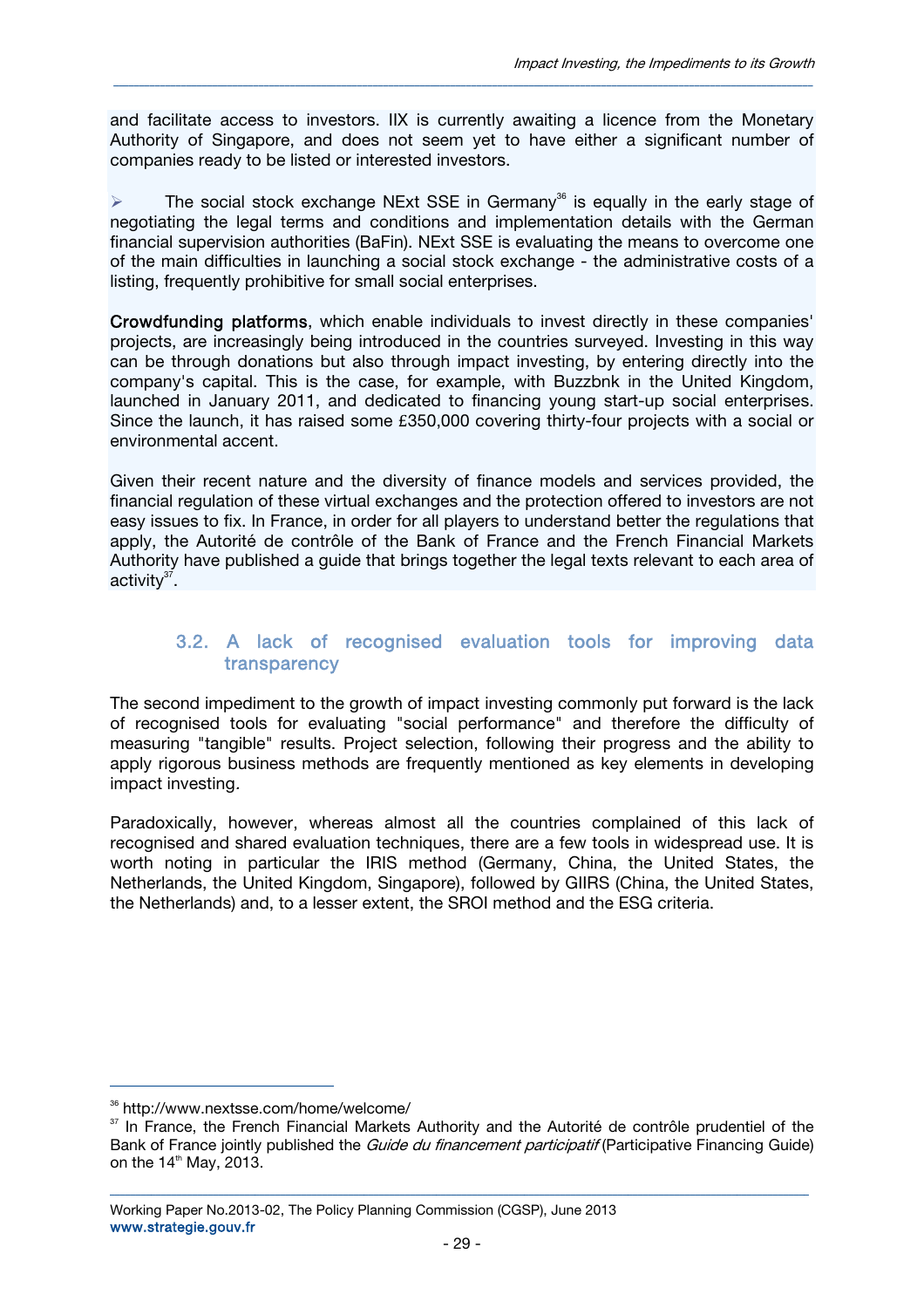#### Box 7

*\_\_\_\_\_\_\_\_\_\_\_\_\_\_\_\_\_\_\_\_\_\_\_\_\_\_\_\_\_\_\_\_\_\_\_\_\_\_\_\_\_\_\_\_\_\_\_\_\_\_\_\_\_\_\_\_\_\_\_\_\_\_\_\_\_\_\_\_\_\_\_\_\_\_\_\_\_\_\_\_\_\_\_\_\_\_\_\_\_\_\_\_\_\_\_\_\_\_\_\_\_\_\_\_\_\_\_\_\_\_\_\_\_\_\_\_\_\_\_\_\_\_\_\_\_\_\_\_\_\_\_\_\_\_\_*

#### The main methods used for evaluating the social impact of an investment

IRIS (Impact Reporting and Investment Strategy) is a set of common reporting standards and norms for social performance, developed from an ongoing project of the Global Impact Investing Network.

GIIRS (Global Impact Investing Rating System) comes from the American association, B-Lab, and is focused on evaluating the social impact of companies and investments. Its method incorporates the norms and standards from IRIS.

The SROI (Social Return on Investment) method derives a monetary social impact (value added and costs avoided).

The ESG (Environmental, Social and Governance) criteria are non-financial reporting criteria which are established individually for each enterprise.

Countries, such as the Netherlands, believe that the expected impact from the investment and the target can be spelled out up front. To some extent, this gets round the problem of no universally recognised evaluation tool (X thousand jobs created, X% less CO<sub>2</sub> emissions, etc.), since the results expected and the means for evaluating them arise from a negotiation between the contracting parties at the very beginning. This is also the method employed by the Social Impact Bonds, a British mechanism in which the objectives and how measuring them are set out in a contract before the project gets under way (see box 8).

In all cases, the legitimacy of the evaluator and the impartiality of the evaluation standards will be two fundamental criteria required to reach an agreement between the interested parties concerning the social impact.

The definition of a standard reference and a method for evaluating social impact could be entrusted to the impact investing exchange platform that the OECD could drive (see box 3). At a minimum, this could give rise to the publication of a methodology manual, or even a guide to independent evaluations.

#### 3.3. Removing regulatory constraints to promote social investment

Regulation, frequently still in the early stages of development regarding social enterprises, is almost universally described as a major inhibitor to the impact investing.

In the countries surveyed, the existing regulations limit access to private capital for enterprises which are non-profit making – or just not exclusively commercial. Thus in the United Kingdom, there is a large number of social enterprises for which the legal status does not allow them to seek capital or quasi-capital funding (unincorporated charitable trust, company limited by guarantee, charitable status). In Luxembourg, non-profit making social associations will be required to adopt a new status if they wish to break certain financing thresholds and solicit financial investors rather than tapping philanthropists (ability to issue dividends, for example).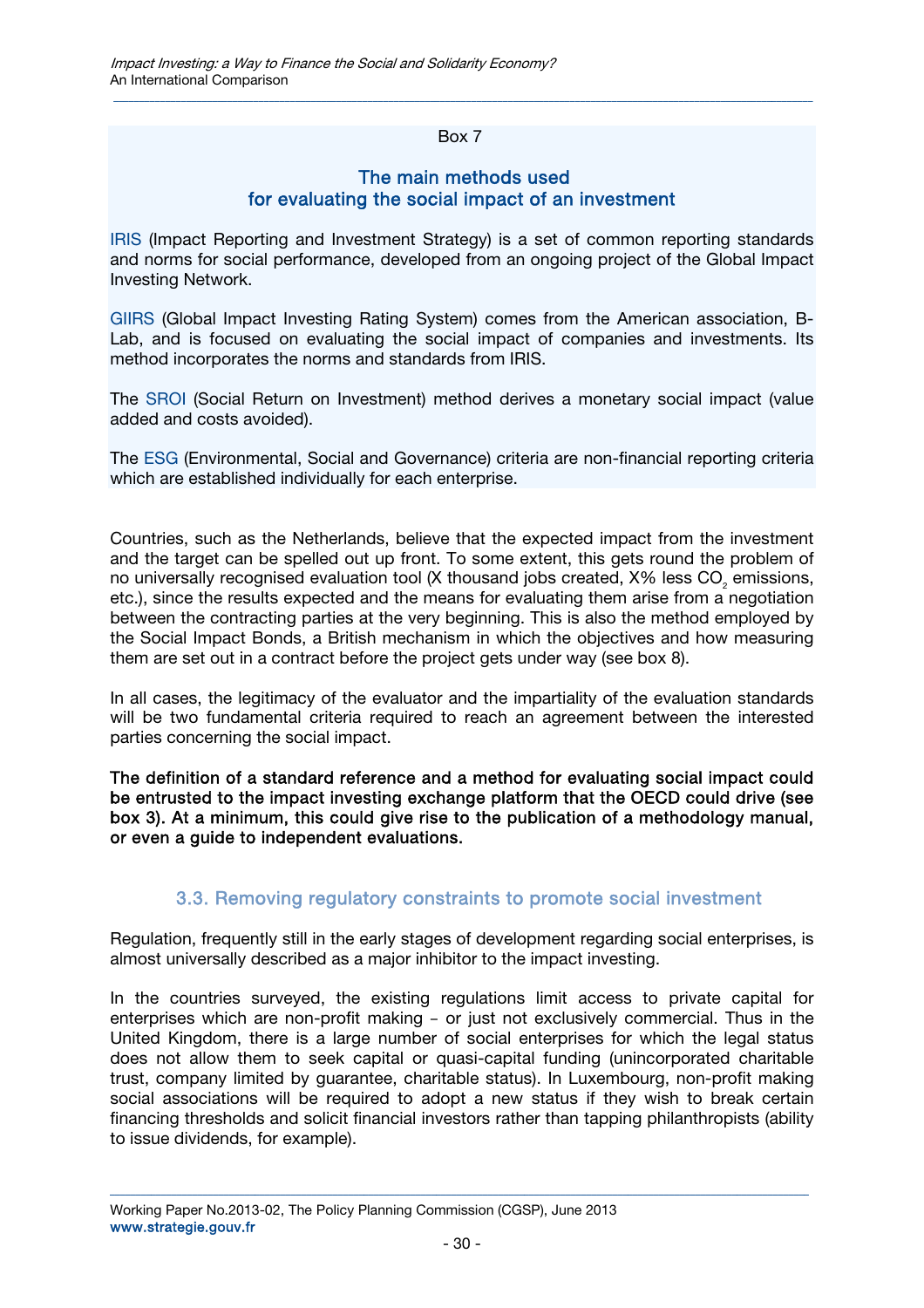Conversely, certain countries -including France- point out that the "classic" enterprise is excluded from the regulations that govern financing the social/non-profit making sector.

*\_\_\_\_\_\_\_\_\_\_\_\_\_\_\_\_\_\_\_\_\_\_\_\_\_\_\_\_\_\_\_\_\_\_\_\_\_\_\_\_\_\_\_\_\_\_\_\_\_\_\_\_\_\_\_\_\_\_\_\_\_\_\_\_\_\_\_\_\_\_\_\_\_\_\_\_\_\_\_\_\_\_\_\_\_\_\_\_\_\_\_\_\_\_\_\_\_\_\_\_\_\_\_\_\_\_\_\_\_\_\_\_\_\_\_\_\_\_\_\_\_\_\_\_\_\_\_\_\_\_\_\_\_\_\_*

Social enterprises are faced with a fundamental challenge here since they sit astride the boundary between commercial and non-commercial companies and could find themselves de facto excluded from the regulations governing both. In this context, several countries have committed to defining a legal status specific to social enterprises and thus to their access to funding. Whilst waiting for such a structuring of the market, it is frequently the public authorities that take over.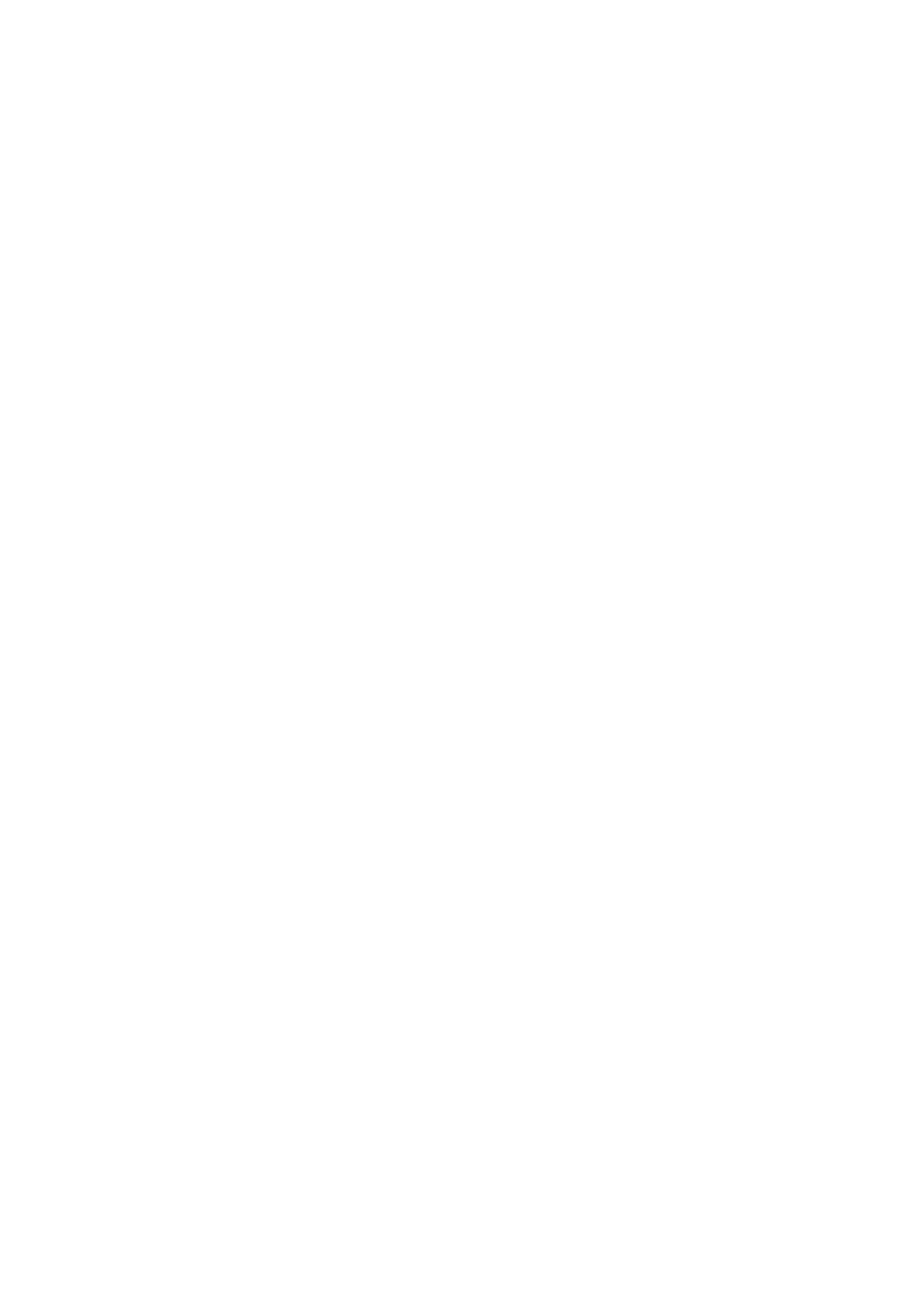# IV What role for public authorities?

#### 4.1. The levers to explore

The desire of the authorities to support the development of social enterprises is shared both by those countries with a liberal tradition, such as the United States, Hong Kong and the United Kingdom, and by those with a more interventionist background such as Germany.

*\_\_\_\_\_\_\_\_\_\_\_\_\_\_\_\_\_\_\_\_\_\_\_\_\_\_\_\_\_\_\_\_\_\_\_\_\_\_\_\_\_\_\_\_\_\_\_\_\_\_\_\_\_\_\_\_\_\_\_\_\_\_\_\_\_\_\_\_\_\_\_\_\_\_\_\_\_\_\_\_\_\_\_\_\_\_\_\_\_\_\_\_\_\_\_\_\_\_\_\_\_\_\_\_\_\_\_\_\_\_\_\_\_\_\_\_\_\_\_\_\_\_\_\_\_\_\_\_\_\_\_\_\_\_\_*

In the countries surveyed, the authorities mainly get involved in promoting impact investing by supporting private initiatives and, more rarely, by taking the initiative themselves.

Several levers could be used. The first consists in establishing a legal framework for the sector, by defining the boundaries and the types of financing for which such enterprises could be eligible. In Korea, for example, the notion of a social enterprise was established by a law enacted in 2007. There, a social enterprise is defined as "a company which operates commercially in the area of services, sales, production or financial services coupled with social objectives such as improving the lives of citizens by contributing to community activities or by offering social services to the deprived sections of society or by actions aimed at promoting employment". In Luxembourg, an initiative has been launched to create a legal structure called "impact company" aimed at encouraging impact investing. This new status will enable social enterprises to seek funds from both philanthropic organisations and institutional investors, which the status of local social enterprises does not allow today ("Asbl sociales").

A second lever consists in offering tax incentives, as in the United Kingdom with its Enterprise Investment Scheme (EIS). This scheme was put in place in 1994 and allows a reduction of income tax on a sum equal to 30% of the capital invested in companies with less than 250 employees and with assets of less than  $£15$  million. Although the EIS has attracted investments into social enterprises, especially in the energy sector, its effect has been limited by the fact that a large number of social enterprises have a legal structure that renders them ineligible for the scheme. To counter this, a new mechanism, the Social Impact Venture Capital Trust, aims to enable social enterprises to benefit from the existing tax incentive scheme for funding companies in the start-up phase (Venture Capital Trust).

More often, though, public support for the social and solidarity economy uses a third lever, which is the creation of an investment or guarantee structure designed to accompany social initiatives and their development. This is the case in at least three countries: the United Kingdom, the United States and Germany.

#### Box 8

#### Initiatives by public authorities to support the financing of the social and solidarity economy

With the "Dormant Bank and Building Societies Accounts" Act, which enabled collecting some £400 million from accounts lying unused for at least fifteen years, the United Kingdom has created a new bank for social investments, the Big Society Capital (BSC). Armed with £600 million of capital, the BSC does not invest directly in social enterprises but distributes funding to intermediate social financiers who then invest in the social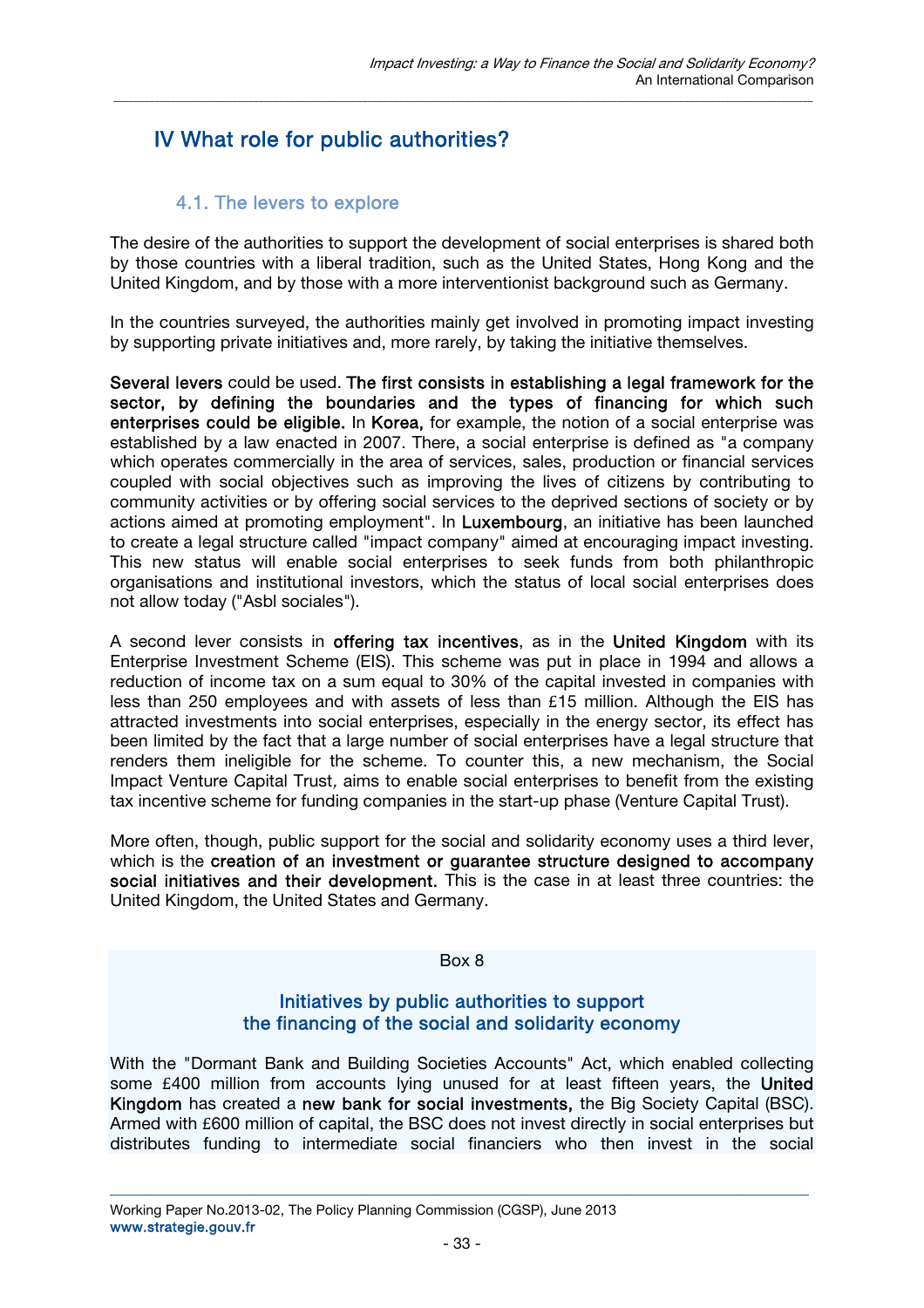enterprises. Independent of the government, and operating like a commercial bank, it became operational on 4<sup>th</sup> April 2012.

*\_\_\_\_\_\_\_\_\_\_\_\_\_\_\_\_\_\_\_\_\_\_\_\_\_\_\_\_\_\_\_\_\_\_\_\_\_\_\_\_\_\_\_\_\_\_\_\_\_\_\_\_\_\_\_\_\_\_\_\_\_\_\_\_\_\_\_\_\_\_\_\_\_\_\_\_\_\_\_\_\_\_\_\_\_\_\_\_\_\_\_\_\_\_\_\_\_\_\_\_\_\_\_\_\_\_\_\_\_\_\_\_\_\_\_\_\_\_\_\_\_\_\_\_\_\_\_\_\_\_\_\_\_\_\_*

The British government has also put in place the Social Impact Bonds (SIB). This is a form of results-based contract whereby the government agrees to reimburse investors in social enterprises that work in providing social services when there is a significant improvement in social results (leading to a reduction of public spending in the area). The investors take on the risk and are only reimbursed through a government dividend if the project is a success. The first SIB was launched in September 2010 by Social Finance, financed to the level of £5 million, to reduce the number of second or subsequent offenders from Peterborough gaol. The government has since supported eight other SIBs and would like to increase this number having recourse to such an instrument. Clearly, the evaluation of the results from this first SIB at the end of the contract period will be key to the confidence of investors in this type of tool.

Finally, in May 2012, the British government set up the "Investment and Contract Readiness" Fund, with an initial £10 million, aimed at helping social enterprises both raise funds and bid for public contracts. This fund awards subsidies of between £50,000 and £150,000 to social enterprises which have the potential to make a significant social impact so that they can develop their capabilities to raise funds and be in a position to bid for public contracts. The "Big Venture Challenge" run by UnLtd and funded by the Lottery Fund also aims to accelerate the "investment readiness" process by offering subsidies of £25,000 to social entrepreneurs plus access to business angels capable of providing additional funding along with their expertise.

In the United States, the federal government has recently launched an initiative which consists of feeding investment funds into the capital of companies situated in deprived areas (the government can go as far as adding two dollars for every dollar invested in the fund by a private individual).

In Germany, the federal minister for the family, the aged, women and youth  $(BMFSF)$ launched a programme in January 2012 for financing social enterprises (KfW-Programm zur Finanzierung von Sozialunternehmen) in development phase. This programme has been set up by the government development bank, the KfW (Kreditanstalt f*ü*r Wiederaufbau) and is designed for private social SMEs of all types. The activity of the company must be based on a novel idea and must propose a service or a product that is designed to address social problems (for example in the areas of training, the family, the environment, poverty or integration). In the medium to long term, the activity must be financially self-supporting. The KfW acts as a partner investor and its participation may not exceed 50% of the total commitment. Participation can take the form of classic stake in the firm's capital, a soft loan, or a combination of these two mechanisms. The social enterprise does not need to provide guarantees. The maximum level of KfW's investment is fixed at 200,000 euros (with a minimum of 50,000 euros). At the launch of the programme, KfW estimated the number of potential candidate companies to be about two hundred. But one year after the launch, only five companies had obtained the help of KfW, with just one candidate being refused. The total sum available is around 30 million euros and the pilot phase of the programme has been fixed to last two years (2013).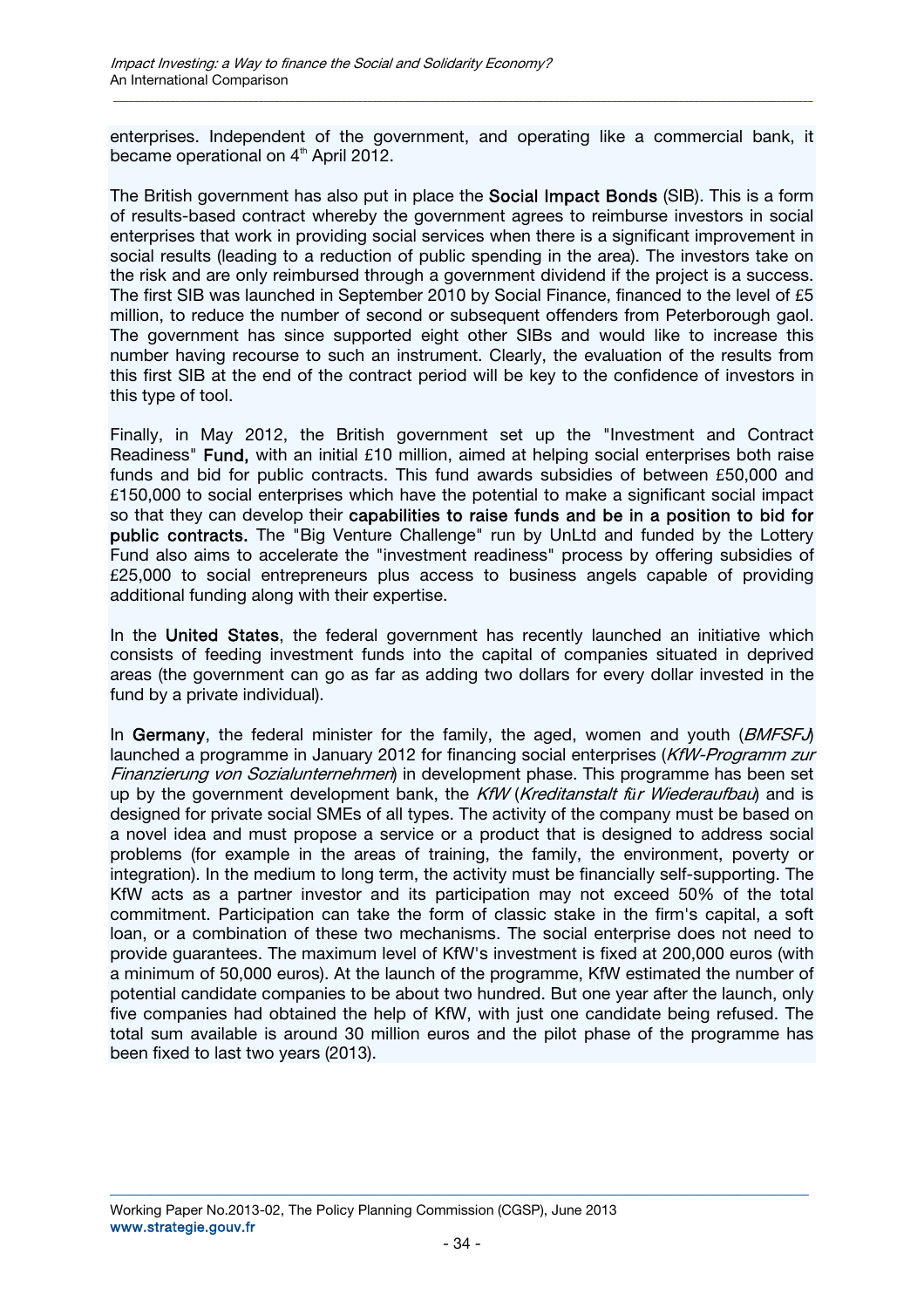## 4.2. Prospects in France

In France also, the authorities are in the forefront in the financing of the SSE sector, not only with the employee-solidarity savings scheme made mandatory for firms since 2008, and the programme 'Investments for the Future' in 2010, but indeed more recently.

*\_\_\_\_\_\_\_\_\_\_\_\_\_\_\_\_\_\_\_\_\_\_\_\_\_\_\_\_\_\_\_\_\_\_\_\_\_\_\_\_\_\_\_\_\_\_\_\_\_\_\_\_\_\_\_\_\_\_\_\_\_\_\_\_\_\_\_\_\_\_\_\_\_\_\_\_\_\_\_\_\_\_\_\_\_\_\_\_\_\_\_\_\_\_\_\_\_\_\_\_\_\_\_\_\_\_\_\_\_\_\_\_\_\_\_\_\_\_\_\_\_\_\_\_\_\_\_\_\_\_\_\_\_\_\_*

The funding of social enterprises is among the priorities for the Minister in charge of the social and solidarity economy. The Banque publique d'investissement (BPI) has some €500 million aimed at financing the creation and development of SSE companies. A framework law is expected to be enacted in fall 2013 designed to clarify the regulatory environment for the SSE sector and to enable the creation of further financing instruments. One should also mention that France too has tax incentives for financing the SME segment, which should benefit social enterprises since these are predominantly SMEs:

- the so-called "Madelin" advantage: income tax reduction (18%) for investments in non-quoted stocks;
- and the law in favour of employment the TEPA law: wealth tax (ISF) reductions (50%) for capital investment in a non-quoted SME.

France thus has solid mechanisms favourable to impact investing, but which need to progress to be better able to meet the needs of both traditional and emerging players.

As for the financing offerings, there is a need to support the desire of investors and ordinary citizens to invest in projects with a social impact. This will no doubt require a diversification of the existing financial products (solidarity loans for the smaller enterprises, creation of a solidarity banking product for individuals, etc.). It would also seem desirable to create a specific guarantee for social innovation. This could be offered by Oséo, which already has an "innovation" guarantee to help innovative SMEs to have access to bank financing.38 These proposals are consistent with those that bpifrance presented in its interim report on how to finance the SSE sector, and submitted to the Minister, Benoît Hamon, on 31<sup>st</sup> May, 2013.<sup>39</sup>

On the demand side, it will be necessary to take account of the legal structures and economic models of companies operating in the SSE sector in order for the greatest number to have access to funding. .

Three guiding principles need to be taken into account for drafting the French regulatory laws and reforming the financing of the SSE sector:

- inclusiveness in the definition of the structures and the types of eligible funding;

- transparency in the information flow to avoid the risk of projects going off course, and to protect investors, especially the private individual. The increased financialisation of the SSE should not be achieved to the detriment of the social and environmental objectives that underpin the sector;

- consistency with international initiatives, particularly European, in launching domestic French developments.

 

<sup>&</sup>lt;sup>38</sup> Chauffaut, Lensing-Hebben and Noya, op. cit.

<sup>39</sup> See http://proxy-pubminefi.diffusion.finances.gouv.fr/pub/document/18/15091.pdf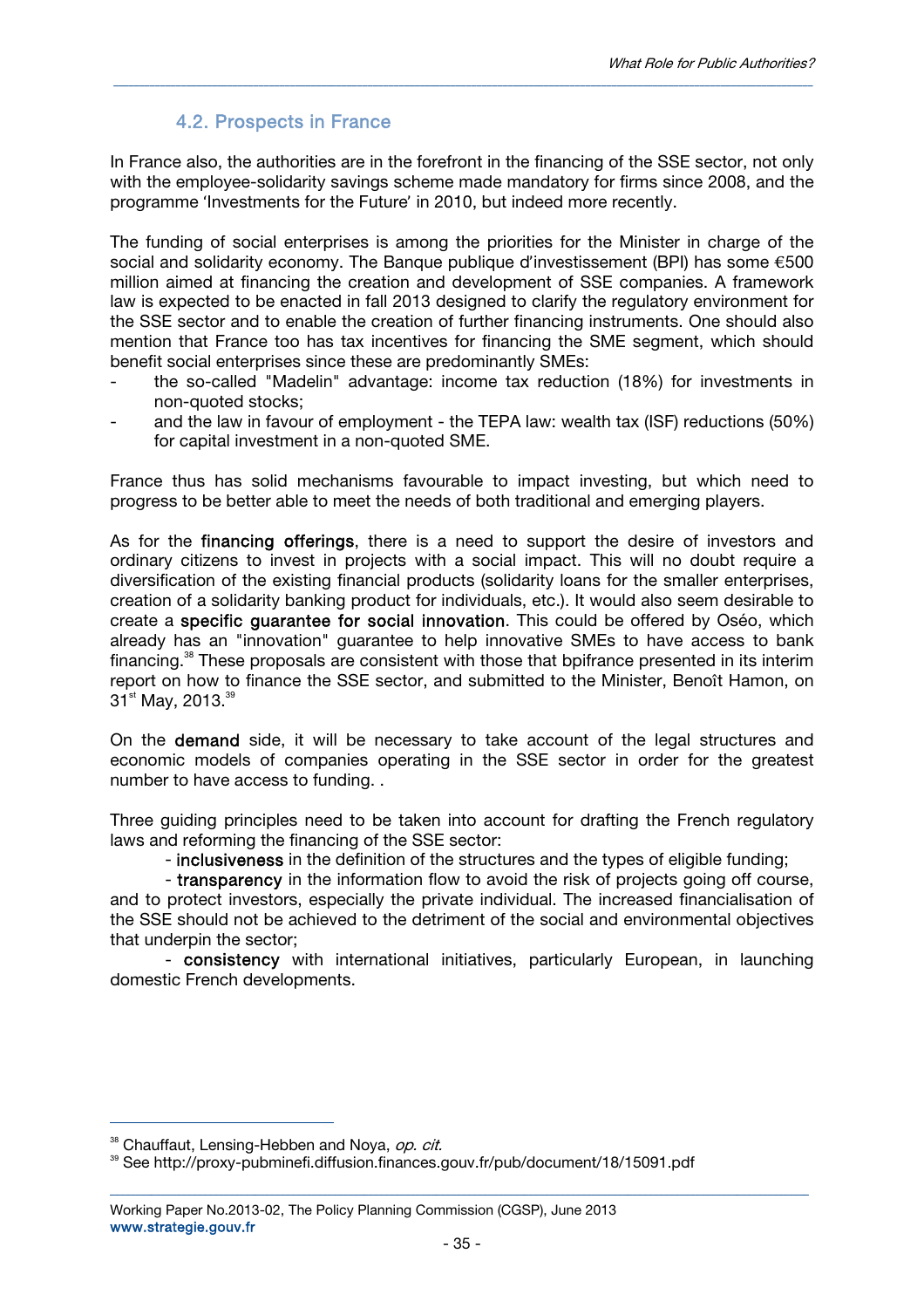Box 9

*\_\_\_\_\_\_\_\_\_\_\_\_\_\_\_\_\_\_\_\_\_\_\_\_\_\_\_\_\_\_\_\_\_\_\_\_\_\_\_\_\_\_\_\_\_\_\_\_\_\_\_\_\_\_\_\_\_\_\_\_\_\_\_\_\_\_\_\_\_\_\_\_\_\_\_\_\_\_\_\_\_\_\_\_\_\_\_\_\_\_\_\_\_\_\_\_\_\_\_\_\_\_\_\_\_\_\_\_\_\_\_\_\_\_\_\_\_\_\_\_\_\_\_\_\_\_\_\_\_\_\_\_\_\_\_*

#### European initiatives as a support to the financing of the social and solidarity economy<sup>40</sup>

In the Single Market Act adopted by the European Commission on  $13<sup>th</sup>$  April, 2011, the Commission recommended that the European asset management industry participate, via specific investment funds, in the sources of financing available to the social economy. This recommendation was taken up by the groups working on developing social entrepreneurship in Europe, within the framework of the Social Business Initiative Communication from the European Commission,  $25<sup>th</sup>$  October, 2011).

This initiative specified the main priorities and key actions for the development of social entrepreneurship in Europe, among which is the proposal to improve the regulatory framework for social enterprises and facilitate access to finance for such enterprises. To this end, the Commission proposed a label specific to European social investment funds. This proposal was adopted by the European Parliament on the  $12<sup>th</sup>$  March, 2013, giving birth to the first legal enactment in the Union concerning solidarity financing and social entrepreneurship.<sup>41</sup> This legislation, which should come into force in July 2013, creates the "European Social Entrepreneurship Fund" label, which will enable investors to identify clearly those investment funds where the main objective is investing in social enterprises. This new legal framework should be simple: those fund managers who comply with the harmonised rules in the regulations will be able to use the label to promote their funds in all Member States of the Union. Four criteria will be used in deciding whether to award this label – EuSEF: i) be an institutional investor with a minimum  $\epsilon$ 100,000 invested; ii) reserve 70% of the amount invested for social enterprises; iii) have fund managers domiciled in one of the countries of the Union; iv) and measure the social impact of the companies financed. Once the "label" has been awarded in the country of domicile, this recognition effectively grants a passport authorising the marketing of the funds throughout the European Union.

The regulations will however require that the total assets in EuSEF funds managed by the fund manager do not exceed €500 million.

The definition of a social enterprise and of social impact is at the heart of the eligibility criteria for such a label.

To define a social enterprise, three principal criteria have been agreed:

 $\triangleright$  it must supply goods or services to people who are marginalised, deprived, excluded or otherwise vulnerable [and] use a production process that either embodies the visible part of their social objective and/or produces positive and measurable social benefits;

 $\triangleright$  it must use any surpluses or profits above all to help meet its main social objective. Any form of profit distribution to partners or associates should in no way hinder the achievement of the social impact;

 it must be rigorous in displaying transparent management with all stakeholders (employees, customers, beneficiaries).

 

<sup>40</sup> http://ec.europa.eu/internal\_market/investment/social\_investment\_funds/index\_fr.htm

<sup>41</sup> See: http://eur-lex.europa.eu/LexUriServ/LexUriServ.do?uri=OJ:L:2013:115:0018:0038:FR:PDF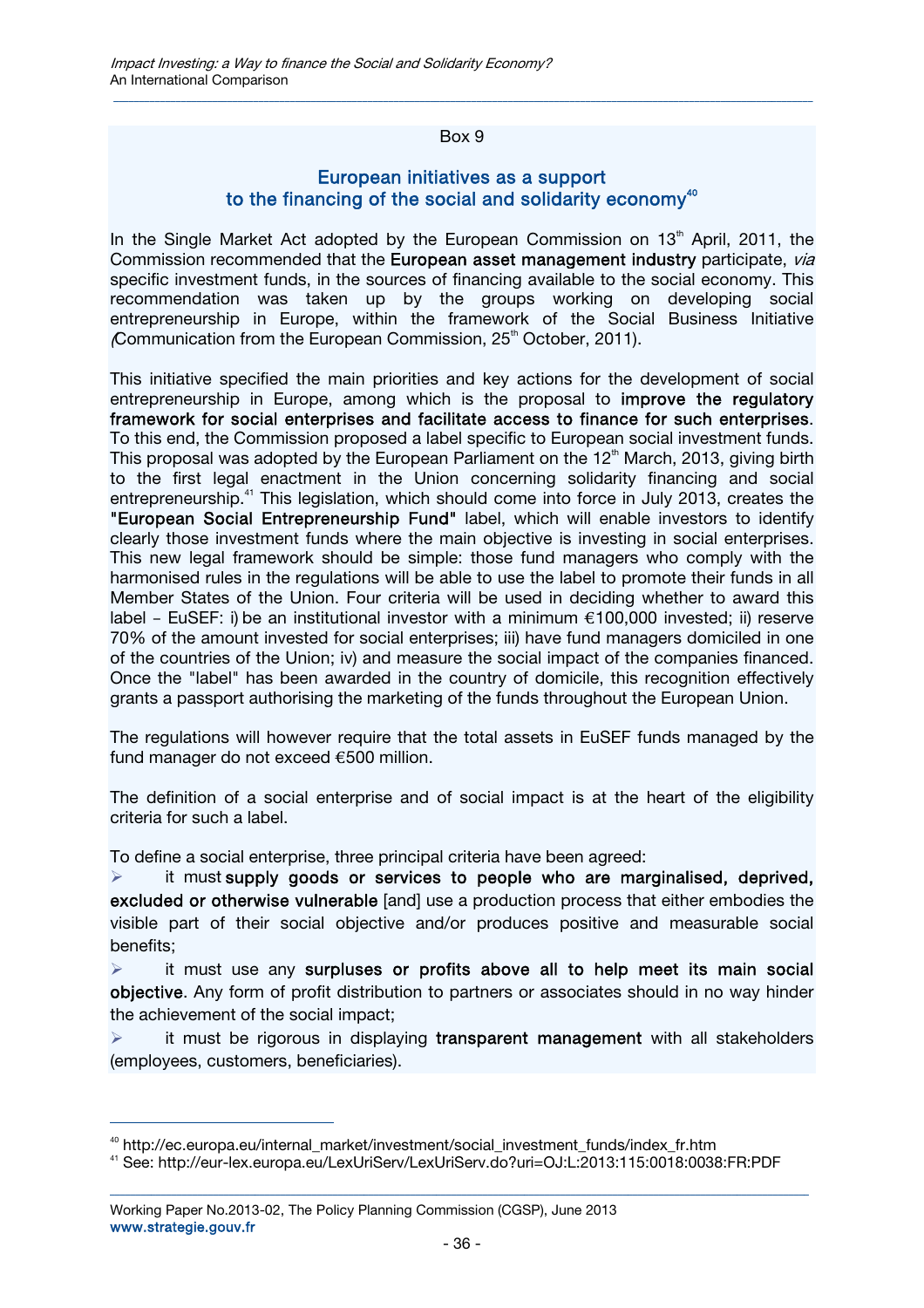# **Conclusion**

The results released in this working paper, and generated from the international comparative survey conducted with the French Treasury's economic sections abroad, have highlighted both a growing interest by public authorities in new ways of financing the social and solidarity economy, but also the lack of any consensus in a definition of impact investing. It has given insight into a variety of public strategies, which are for the most part just getting off the ground, which range between interventionism (legal frameworks, direct state financing) and support (tax incentives, intermediation).

*\_\_\_\_\_\_\_\_\_\_\_\_\_\_\_\_\_\_\_\_\_\_\_\_\_\_\_\_\_\_\_\_\_\_\_\_\_\_\_\_\_\_\_\_\_\_\_\_\_\_\_\_\_\_\_\_\_\_\_\_\_\_\_\_\_\_\_\_\_\_\_\_\_\_\_\_\_\_\_\_\_\_\_\_\_\_\_\_\_\_\_\_\_\_\_\_\_\_\_\_\_\_\_\_\_\_\_\_\_\_\_\_\_\_\_\_\_\_\_\_\_\_\_\_\_\_\_\_\_\_\_\_\_\_\_*

In view of the above, France has developed a set of financing tools for the SSE sector. Although these tools will doubtless need to evolve to keep up with the most recent developments in the sector (enterprise culture, and increased financialisation), they can be considered as examples of good practices at the international level. The French experience and example also suggest that it is important to maintain a plentiful variety in the types of financing and in the players involved. These would seem to be necessary conditions for the SSE sector to avoid a financing bubble around impact investing, such as the one experienced by microfinance which was the victim of its own success around 2010.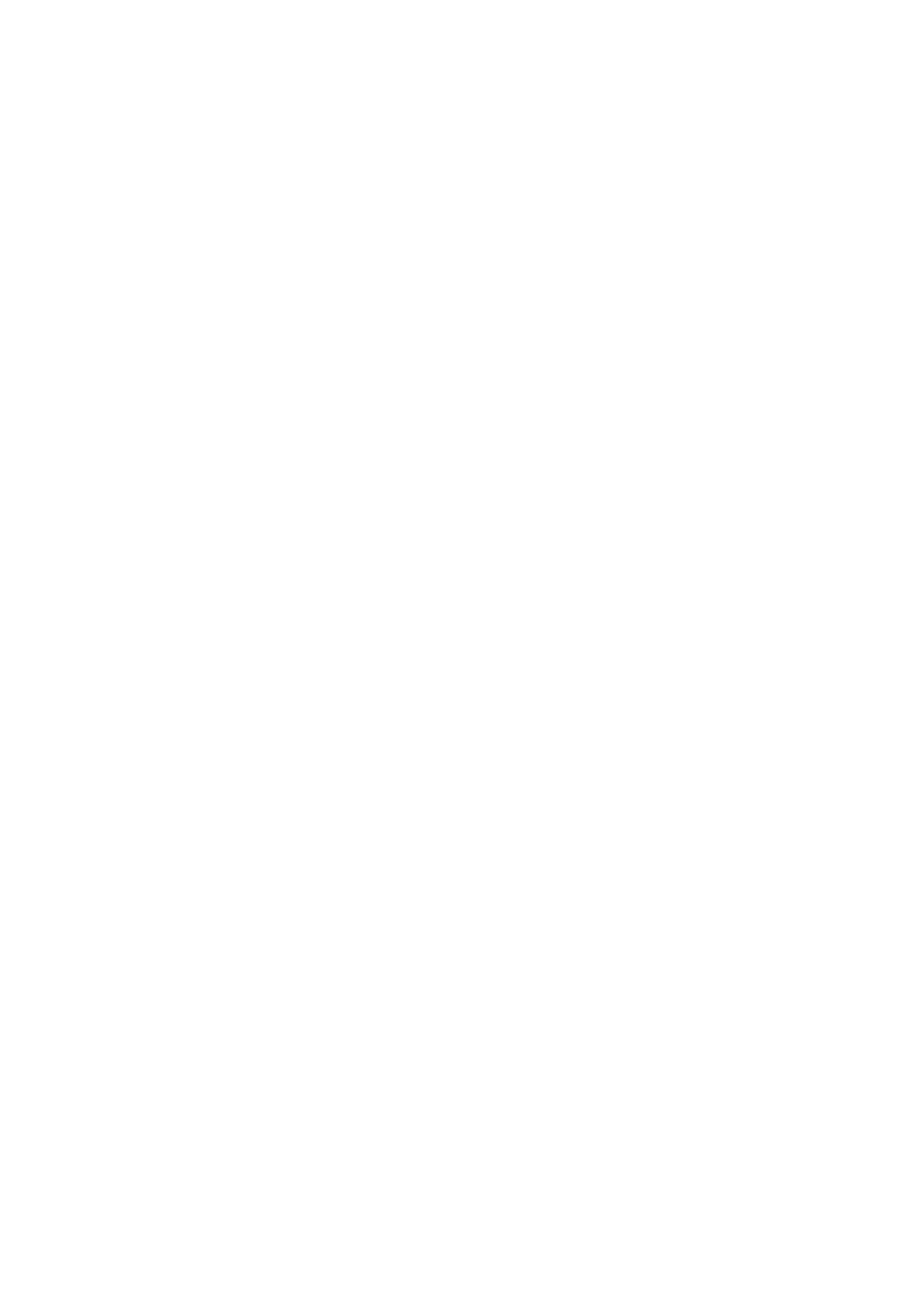#### Appendix 1

*\_\_\_\_\_\_\_\_\_\_\_\_\_\_\_\_\_\_\_\_\_\_\_\_\_\_\_\_\_\_\_\_\_\_\_\_\_\_\_\_\_\_\_\_\_\_\_\_\_\_\_\_\_\_\_\_\_\_\_\_\_\_\_\_\_\_\_\_\_\_\_\_\_\_\_\_\_\_\_\_\_\_\_\_\_\_\_\_\_\_\_\_\_\_\_\_\_\_\_\_\_\_\_\_\_\_\_\_\_\_\_\_\_\_\_\_\_\_\_\_\_\_\_\_\_\_\_\_\_\_\_\_\_\_\_*

#### **Questionnaire** to the French Treasury's sections abroad

Q1/- What are the main financial instruments in place for financing social enterprises in the development phase of impact investing (risk capital)? What types of organisation provide such financing? What is the amount invested to date for impact investing by the players in your country (annual rate and inventory if possible)?

Q2/- What are the characteristics of this financing (average amount, average duration, financial products used, average return, etc.)?

Q3/- Can you quote, and describe, two or three good practices in the area of access to risk capital by social enterprises?

Q4/- What types of structure or organisation are targeted by the impact investing market in your country? Does the nature of the beneficiary have any bearing on the financing?

Q5/- Which sectors have received the most investment (employment, sustainable development, health, education, etc.)? Which geographies are most represented (domestic investment, investment in emerging countries, in developing countries, etc.)?

Q6/- Are there any specific challenges for social enterprises in terms of financing? If so, which?

Q7/- What are the characteristics of the investors that finance social enterprises in your country (type of investor, size, etc.)?

Q8/- What is the principal expectation that investors have from their investments (rate of return, image, etc.)?

Q9/- Evaluation being a prerequisite for any investment, what is the principal method for financial and non-financial evaluation used in your country?

Q10/- What are the mechanisms for intermediation between the finance sector (investors) and the social entrepreneurship (entrepreneurs and social enterprises)? In other words, how are supply and demand brought together (how do investors get to know about the project owners and how do the social enterprises gain access to the information concerning available finance)?

Q11/- Does social investment in your country aim first for profit or to respond to a social need?

Q12/- Does social and professional integration constitute part of the targets for Impact investing and, if so, can you give some concrete examples?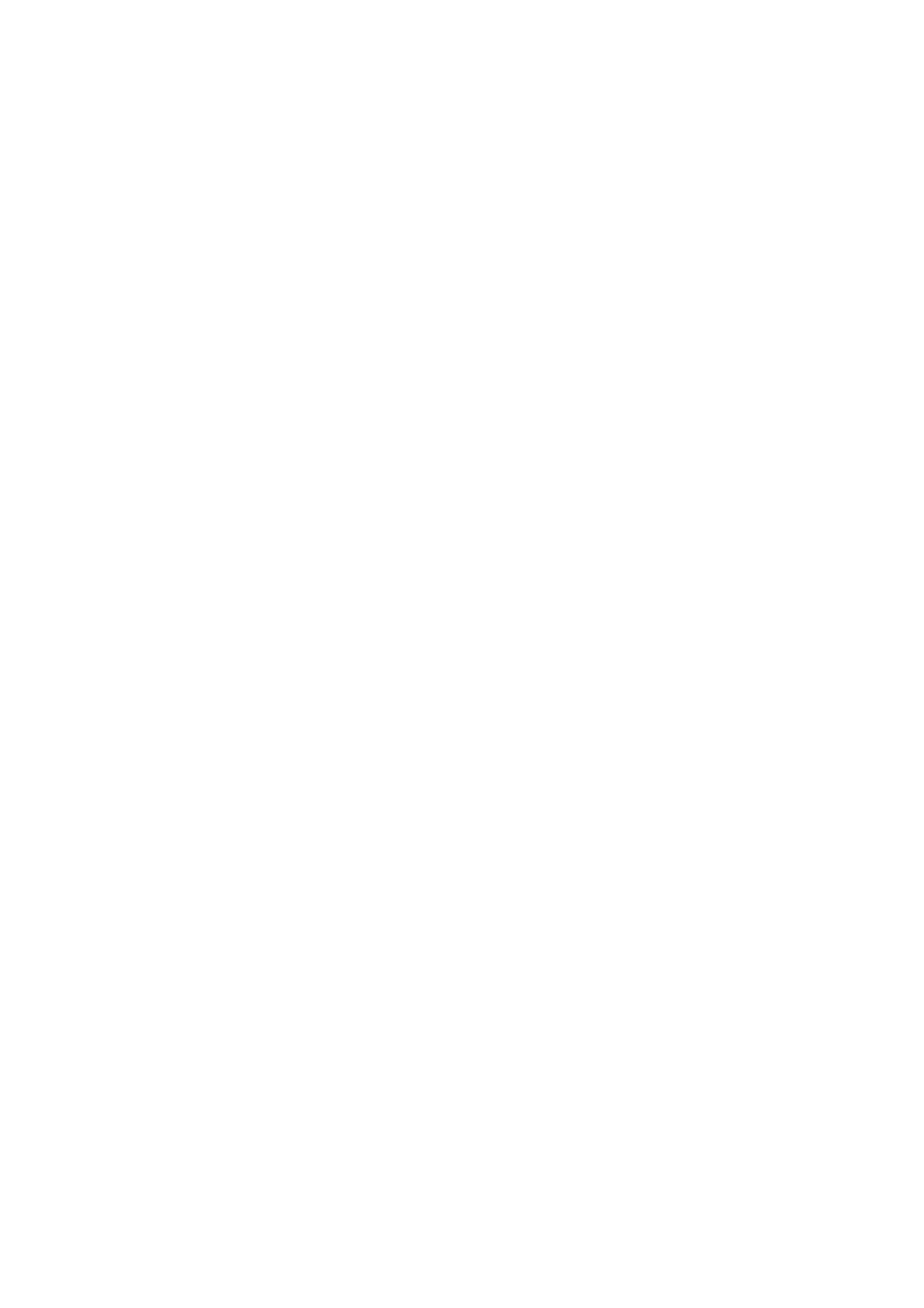#### Appendix 2

## Participants in the discussion forums on impact investing

#### Policy Planning Commission (CGSP), Paris, 24<sup>th</sup> April, 2013

| <b>BANCEL</b>                  | Jean-Louis       | Chairman                                                                                  | Crédit Coopératif                                                         |
|--------------------------------|------------------|-------------------------------------------------------------------------------------------|---------------------------------------------------------------------------|
| <b>BAZILLON</b>                | Bernard          | Director, Social and Solidarity<br>Economy                                                | <b>KPMG SA</b>                                                            |
| <b>BLAZY</b>                   | Clémentine       | Senior Investment Officer                                                                 | France Active                                                             |
| <b>BURGAUD</b>                 | Sarah            | <b>Participation Project Manager</b>                                                      | Le Comptoir de l'Innovation                                               |
| <b>DARRIGUAND</b>              | Sébastien        | General Delegate                                                                          | <b>USGERES</b>                                                            |
| <b>DAYRE</b>                   | Jean-<br>Gabriel | Investment Officer                                                                        | PROPARCO                                                                  |
| <b>DELAHOUSSE</b>              | Laure            | Director, Asset Management                                                                | Association française de<br>gestion                                       |
| <b>DURQUETY</b>                | Eve              | Project Manager, Social and<br><b>Solidarity Economy</b>                                  | <b>KPMG SA</b>                                                            |
| <b>GUERRE (DE)</b>             | Olivier          | Chairman                                                                                  | PhiTrust                                                                  |
| <b>GUERIN</b>                  | Laurent          | Deputy Head of Business Financing<br>and Development                                      | Directorate General at the<br><b>Treasury Department</b>                  |
| JOHNER                         | Pauline          | <b>Founding Partner</b>                                                                   | Social Business Factory                                                   |
| LANGENDORFF                    | Cyrille          | Project Manager, International Affairs                                                    | Crédit coopératif                                                         |
| LUTZEL (DE)                    | Emmanuel         | <b>VP Social Business</b>                                                                 | <b>BNP Paribas</b>                                                        |
| LASTIC (DE)                    | Adélaïde         | Project Manager, Public Relations<br>and Diversity                                        | <b>USGERES</b>                                                            |
| <b>MARCHANT</b>                | Emmanuel         | <b>Managing Director</b>                                                                  | <b>Danone Communities</b>                                                 |
| <b>MERIEUX</b>                 | Antoine          | Head of the Mission for Control of<br><b>Financial Activities</b>                         | Directorate General at the<br><b>Treasury Department</b>                  |
| <b>PARENT</b>                  | Elodie           | Senior Investment Officer, Banking<br>and capital Markets                                 | <b>PROPARCO</b>                                                           |
| <b>PERRON</b>                  | Jean-Luc         | <b>Managing Director</b>                                                                  | Fondation Grameen Crédit<br>Agricole                                      |
| <b>PERROT</b>                  | François         | Affordable Housing Project Manager                                                        | Lafarge                                                                   |
| <b>POLINE</b>                  | Christophe       | Sustainable Investment Manager                                                            | <b>Schneider Electric</b>                                                 |
| <b>SIBIEUDE</b>                | Thierry          | <b>Director</b>                                                                           | Institute for Innovation and<br>Social Entrepreneurship -<br><b>ESSEC</b> |
| <b>VALENTIN</b>                | Pierre           | Deputy General Manager                                                                    | Crédit Coopératif                                                         |
| <b>VALLET-MOISON</b>           | Marion           | <b>Founding Partner</b>                                                                   | Social Business Factory                                                   |
| VILLERMAIN-<br><b>LECOLIER</b> | Nada             | Deputy Director of economic<br>development - Investments for<br><b>Tomorrow Programme</b> | Caisse des dépôts et<br>consignations                                     |
| WITT (DE)                      | François         | Chairman of the Board                                                                     | <b>FINANSOL</b>                                                           |
| ZAOUATI                        | Philippe         | Deputy CEO                                                                                | Natixis                                                                   |